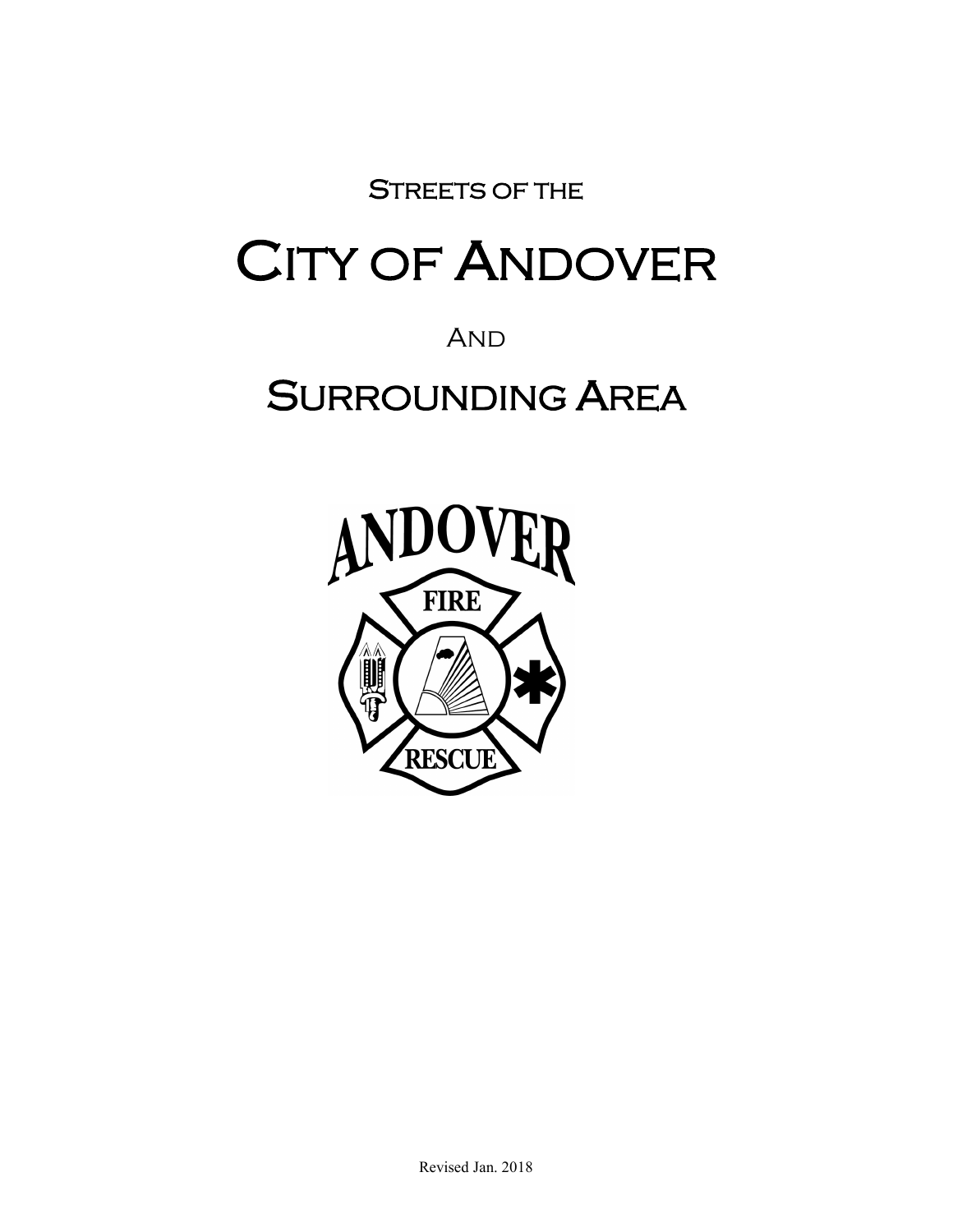|             | The directions for streets in Andover and Bruno Township are from |                                                                                                                              |  |
|-------------|-------------------------------------------------------------------|------------------------------------------------------------------------------------------------------------------------------|--|
|             | Andover Fire & Rescue, 911 N Andover Road.                        |                                                                                                                              |  |
|             | The streets in BOLD are streets inside the City Limits.           |                                                                                                                              |  |
|             |                                                                   | The streets that are in plain text are in the surrounding County and Bruno Township                                          |  |
| se only     |                                                                   |                                                                                                                              |  |
| A           | <b>AARON</b> Dr                                                   | N of 13th $\frac{3}{4}$ mi, runs E & W                                                                                       |  |
| G           | <b>ALDRICH Dr</b>                                                 | S 1/2 mi of Hwy 54 to Stanton, E 1blk, runs S                                                                                |  |
|             |                                                                   | NOTE 1441 S. Aldrich Dr is off of Andover Road, 1 blk S of Hamlin - runs E                                                   |  |
| K           | <b>ALEXANDER Ave</b>                                              | S to Hwy 54, E 4½ mi to Pampas, N 1blk, W 1blk, runs NW                                                                      |  |
| F           | <b>ALLEN St</b>                                                   | S of Kellogg 1 blk to Cloud, W 2 blks, runs N/S                                                                              |  |
| A           | <b>ALLISON</b>                                                    | N of $13^{th}$ 1/2 mi, runs W                                                                                                |  |
|             | <b>ANDOVER Rd</b>                                                 | The main N/S road through Andover                                                                                            |  |
| B           | <b>ANGLE Ln</b>                                                   | S to Central, W 3/4 mi, runs NE                                                                                              |  |
| D           | <b>ARCHER Dr</b>                                                  | S to Hwy 54, E $\frac{1}{2}$ mi, runs N                                                                                      |  |
| Н           | <b>ASPEN CREEK Dr</b>                                             | S to Harry, E 1/3 mi, runs S (Aspen Creek)                                                                                   |  |
| Н           | <b>ASPEN CREEK Ct</b>                                             | S to Harry, E 1/3 mi, S on Aspen Creek Dr, runs E/W (Aspen Creek)                                                            |  |
| $\mathbf 0$ | <b>ASTER St.</b>                                                  | E on $13th 1 1/2$ mi to Limestone, N 1 blk, runs W                                                                           |  |
|             | <b>AUTUMN RIDGE</b>                                               | S to Central, W 1/2 mi, runs S (Autumn Ridge)                                                                                |  |
| E           | <b>AUTUMN RIDGE Ct</b><br><b>AUTUMN TRAIL</b>                     | S to Central, W 1/2 mi, S on Autumn Ridge, runs E/W (Autumn Ridge)                                                           |  |
| M           |                                                                   | N to 21 <sup>st</sup> , E 5 mi to Santa Fe Lake, N to Stonegap Rd, 1st left                                                  |  |
| $\bf{0}$    | <b>AZENA St.</b>                                                  | N to $13th$ , E 7/8 mi, runs N                                                                                               |  |
|             |                                                                   | *****************************                                                                                                |  |
| F           | <b>BALES</b>                                                      | S of Hwy 54 1/4 mi on Andover Rd, runs W                                                                                     |  |
| A           | <b>BASSWOOD</b>                                                   | N 1 mi to Allison, W 1/2 mi to Lakeside, N 1 blk, runs W (Caywood)                                                           |  |
| A           | <b>BASSWOOD Ct</b>                                                | N 1 mi to Allison, W 1/2 mi to Lakeside, N 1 blk to Basswood, W 6 blks, runs N<br>(Caywood)                                  |  |
| J           | <b>BEECH Dr</b>                                                   | E on Kellogg 3 miles to Indianola, S 1 blk, runs E                                                                           |  |
| B           | <b>BENCH St</b>                                                   | S 2 blks to 8 <sup>th</sup> , W 1 blk to Broadview, N 1 blk, runs E                                                          |  |
| E           | <b>BENT TREE Ct</b>                                               | S of Central to 2 blks to 2nd, W 3 blks, runs SW (Green Valley)                                                              |  |
| A           | <b>BERETTA Ct</b>                                                 | N to 21 <sup>st</sup> , W to County Line, S to Browning, E 1 blk, runs S (Quail Crossing)                                    |  |
| $\mathbf D$ | <b>BETSY ROSS Dr</b>                                              | S to Douglas, $E \frac{1}{2}$ mi to Yorktown, S 1blk, runs E                                                                 |  |
| $\bf{I}$    | <b>BEYER Ln</b>                                                   | S to Hwy 54, E 2 mi to Meadowlark, S 1/4 mi to Lincoln, W to Kingsway, runs E                                                |  |
| $\bf H$     | <b>BIG CEDAR Ct</b>                                               | S to Harry, E 3/4 mi to Logan Pass, S 3 blks, runs W (Montana Hills)                                                         |  |
| E           | <b>BIRCH Ct</b>                                                   | S to Central, W 1 mi to County Line, S 1/2 mi to Elm, E 1 blk, runs S (Green<br>Valley)                                      |  |
| M           | <b>BITTERSWEET Dr</b>                                             | N to 21 <sup>st</sup> , E 3 <sup>1</sup> / <sub>2</sub> mi, S on Bittersweet Ln <sup>1</sup> / <sub>4</sub> mi, runs SE      |  |
| M           | <b>BITTERSWEET Ln</b>                                             | N to $13th$ , E $3\frac{1}{2}$ mi, runs S                                                                                    |  |
|             |                                                                   | N to $21st$ , E $3\frac{1}{2}$ mi, runs S                                                                                    |  |
| A           | <b>BLACK LOCUST</b>                                               | N 1 mi to Allison, W 1/2 mi to Lakeside, N 1 blk to Basswood, W 1 blk, runs N<br>(Caywood)                                   |  |
|             |                                                                   | N 1 mi to Allison, W 1/2 mi to Lakeside, N 1 blk to Basswood, W 1 blk, runs S                                                |  |
| A           | <b>BLACK OAK Ct</b>                                               | (Caywood)                                                                                                                    |  |
| 36          | <b>BLAZING MEADOW</b>                                             | S to Pawnee $(120th)$ , W $\frac{3}{4}$ mi, runs S                                                                           |  |
| 36<br>A     | <b>BLUE SAGE Ct</b>                                               | S 4¼ mi to Flint Hills Nat'l Pkwy, E ¼ mi (2 blks past Bluestem Ct), runs W<br>(Flint Hills Nat'l)                           |  |
|             | <b>BLUESTONE CIR</b>                                              | N 2 mi on Andover rd, W on cornerstone Pkwy 3 blks, N on Sandstone St 7<br>blks, N on Bluestone St, turns into Bluestone Cir |  |
|             | 36A BLUESTEM Ct                                                   | S 41/4 mi to Flint Hills Nat'l Pkwy, E 3/4 mi, runs W (Flint Hills Nat'l)                                                    |  |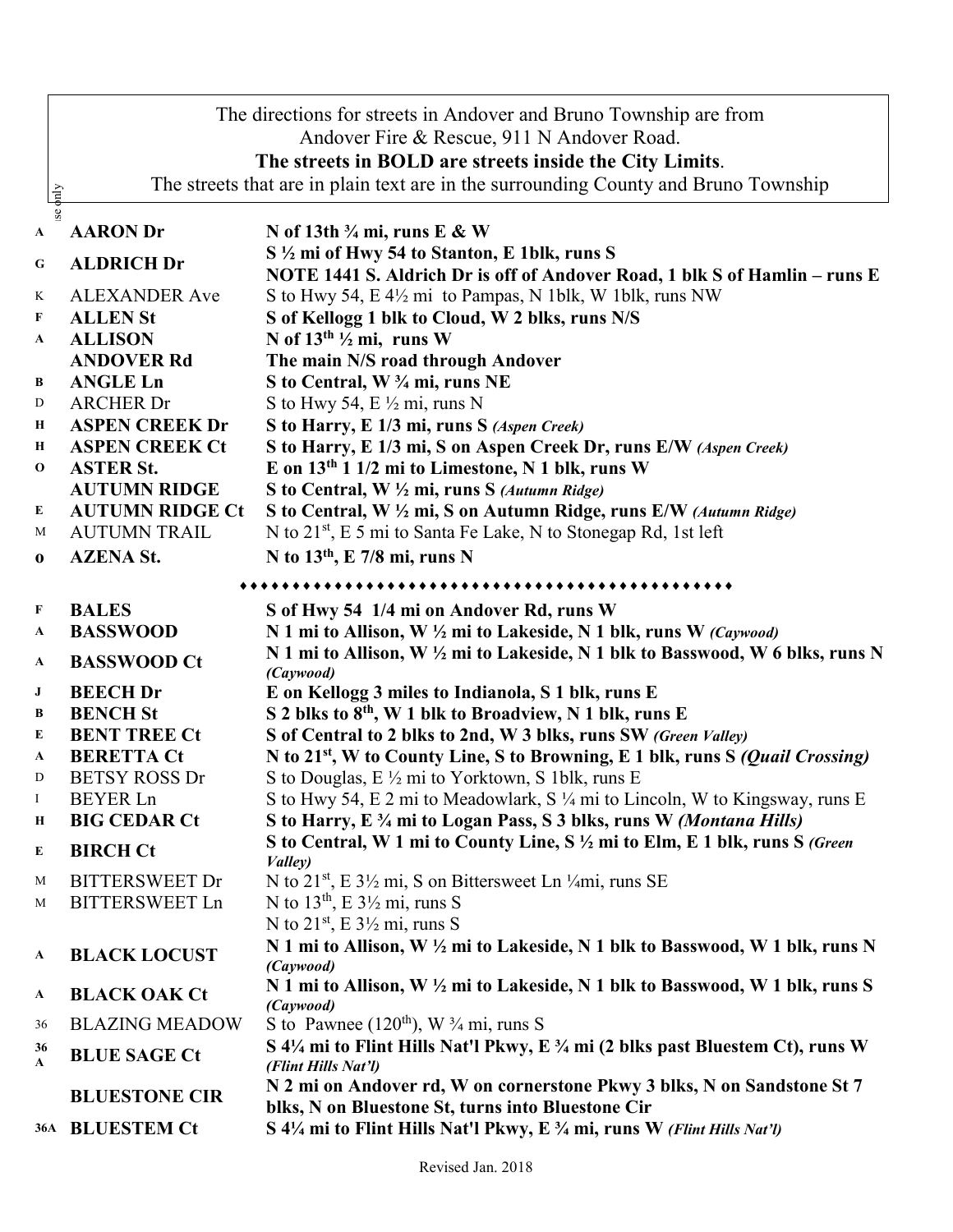|              | <b>BLUESTONE Ct</b> | N of 21 <sup>st</sup> to Cornerstone Pkwy, W to Sandstone, N 6blks to Bluestone, N 2blks     |
|--------------|---------------------|----------------------------------------------------------------------------------------------|
|              | <b>BLUESTONE St</b> | N of 21 <sup>st</sup> to Cornerstone Pkwy, W to Sandstone, N 6blks, runs N                   |
| B            | <b>BOYLAN St</b>    | S to Central, W $\frac{1}{4}$ mi, runs N                                                     |
| B            | <b>BRAMERTON</b>    | S to Central, W $\frac{3}{4}$ mi to Glendevon, N $\frac{1}{4}$ mi (Terradyne)                |
| B            | <b>BRAMERTON Ct</b> | S to Central, W $\frac{3}{4}$ mi to Glendevon, N $\frac{1}{4}$ mi, runs E <i>(Terradyne)</i> |
| K            | <b>BREAUX</b>       | S to Hwy 54, E 4½ mi to Pampas, N 3 blks to 98th, W 1 blk, runs N                            |
| $\mathbf C$  | <b>BRENTWOOD Ct</b> | S to Central, E 1/4 mile to Woodstone Dr, NE 3 blks, runs N (Crescent Lakes)                 |
| $\mathbf{C}$ | <b>BRENTWOOD PI</b> | S to Central, E 1/4 mile to Woodstone Dr, NE 2 blks, runs S (Crescent Lakes)                 |
| K            | <b>BRIDGET</b>      | S to Hwy 54, E Tawakoni, S 2 blks to 102 <sup>nd</sup> , W 1blk, runs S                      |
| B            | <b>BROADVIEW Ln</b> | S 2 blks to 8 <sup>th</sup> , W 1 blk, runs N/S                                              |
|              | <b>BROOKVIEW</b>    | $N$ 2 $\frac{1}{4}$ mi, runs E                                                               |
| D            | <b>BROWN</b> Dr     | S to Hwy 54, E $\frac{3}{4}$ mi, runs N                                                      |
| $\mathbf{A}$ | <b>BROWNING</b>     | N to $21^{st}$ , W to $159^{th}$ , S $\frac{1}{4}$ mile, runs E (Quail Crossing)             |
| $\mathbf{A}$ | <b>BROWNING Ct</b>  | N to $21^{st}$ , W to $159^{th}$ , S to Browning, E 2 blks, runs S (Quail Crossing)          |
| $\mathbf{A}$ | <b>BUCKEYE Ct</b>   | N 1 mi to Allison, W 1/2 mi to Lakeside, N 1 blk to Basswood, W 5 blks, runs S<br>(Caywood)  |
|              | <b>BUCKTHORN Ct</b> | N 1 mi to Allison, W 1/2 mi to Lakeside, N 1 blk to Basswood, W 3 blks to                    |
| $\mathbf{A}$ |                     | Honeysuckle St, N 2 blks, runs S (Caywood)                                                   |
|              | <b>BUSH Pkwy</b>    | E on Central $\frac{3}{4}$ mi, runs S                                                        |
|              | <b>BUTLER Rd</b>    | Same as Andover Rd, (County name)                                                            |

#### ♦♦♦♦♦♦♦♦♦♦♦♦♦♦♦♦♦♦♦♦♦♦♦♦♦♦♦♦♦♦♦♦♦♦♦♦♦♦♦♦♦♦♦♦♦♦♦

| $\bf E$      | <b>CACTUS Ct</b>              | S to 2 <sup>nd</sup> , W 4 blks, runs N (Green Valley)                                                                                           |
|--------------|-------------------------------|--------------------------------------------------------------------------------------------------------------------------------------------------|
|              | <b>CANDLESTAR CT</b>          | N of 21 <sup>st</sup> 1/3 mi to Cornerstone Pkwy W to Stonegate Cir, N 1 blk runs E                                                              |
| $\mathbf{O}$ | <b>CAPITAL Rd</b>             | N to 13 <sup>th</sup> , E 1 mi to 161 <sup>st</sup> , N $\frac{1}{2}$ mi to Gwenda Ct, then W                                                    |
|              | <b>CAPSTONE CT</b>            | N of 21 <sup>st</sup> 1/3 mi to Cornerstone Pkwy, W 1 blk to Fieldstone, N 1 blk, runs E<br>(Cornerstone)                                        |
|              | <b>CASCADE</b>                | S to Harry, E 3/4 mi, runs S (Montana Hills)                                                                                                     |
| H            | <b>CAVALCADE Cir</b>          | S 3 mi to Cavalcade Ln, W 1 blk, runs S                                                                                                          |
| H            | <b>CAVALCADE Ln</b>           | S 3 mi, runs W, (N of creek)                                                                                                                     |
| $\mathbf{L}$ | <b>CEDAR Rd</b>               | N to 21 <sup>st</sup> , E 5 mi to Santa Fe Lake Rd, S $\frac{1}{2}$ mi to 75 <sup>th</sup> , W 1blk then S                                       |
| <b>36A</b>   | <b>CEDAR RIDGE Ct</b>         | S 3 <sup>1</sup> / <sub>2</sub> mi to Pawnee, E <sup>1</sup> / <sub>2</sub> mi to Flint Hills National Dr, S 1 blk, runs W (Flint Hills<br>Nat'l |
| ${\bf E}$    | <b>CEDARWOOD Ct</b>           | S to Central, W 1/2 mi to Lakeside, S 1 blk, runs W (Green Valley)                                                                               |
|              | <b>CENTRAL Ave</b>            | $S\frac{1}{2}$ mi, runs E/W                                                                                                                      |
| K            | <b>CHAMBERS St</b>            | S to Hwy 54, E $4\frac{1}{2}$ mi, N on Pampas 3 blks to $98th$ , W 2 blks, runs N                                                                |
| E            | <b>CHAPEL Dr</b>              | S to Douglas, W 1 blk, runs N                                                                                                                    |
| E            | <b>CHAPARREL Ct</b>           | S to Central, W 1 mi to 159 <sup>th</sup> , S <sup>3</sup> / <sub>4</sub> mi to Lakeside, E 2 blks, runs N/S (Green<br>Valley)                   |
| E            | <b>CHAUMONT</b>               | S to Central, 1 mi W to 159 <sup>th</sup> , S 1 blk, runs E                                                                                      |
| E            | <b>CHAUMONT Cir</b>           | S to Central, 1 mi W to 159 <sup>th</sup> , S 1 blk, E on Chaumont, turns into Chaumont<br>Cir (Chateauroux)                                     |
| ${\bf E}$    | <b>CHAUMONT Ct</b>            | S to Central, 1 mi W to 159 <sup>th</sup> , S 1 blk, E on Chaumont, runs N (Chateauroux)                                                         |
| $\mathbf D$  | <b>CHERRYWOOD Ct</b>          | S of Hwy 54 1/2 mile to Minneha E 3 blks, runs N (Reflection Lake)                                                                               |
| D            | <b>CHERRYWOOD Cir</b>         | S of Hwy 54 1/2 mile to Minneha E 3 blks, to Reflection Lake, NE 3 blks                                                                          |
|              | <b>CHEYENNE POINT</b>         | S to Harry, E to Logan Pass, S to Cheyenne Point Circle, runs E                                                                                  |
| $\bf{0}$     | <b>CHINABERRY</b>             | N to 13 <sup>th</sup> , E 1 1/4 mi to Limestone St., N 4 blks to N. Aster, E 2 blk runs S                                                        |
| E            | <b>CHIPPERS Ct</b>            | S to Hwy 54, W 1/2 mi to Onewood, N 1 blk to Jamestown, E 1 blk, runs S (Green<br>Valley)                                                        |
| $\mathbf N$  | <b>CHISHOLM</b><br>CHURCH Rd. | N to $21^{st}$ , E $3\frac{1}{4}$ mi to Horseshoe Trail, S 1 blk, runs W<br>N to $21^{st}$ , E 4½ mi, runs N/S                                   |
|              |                               |                                                                                                                                                  |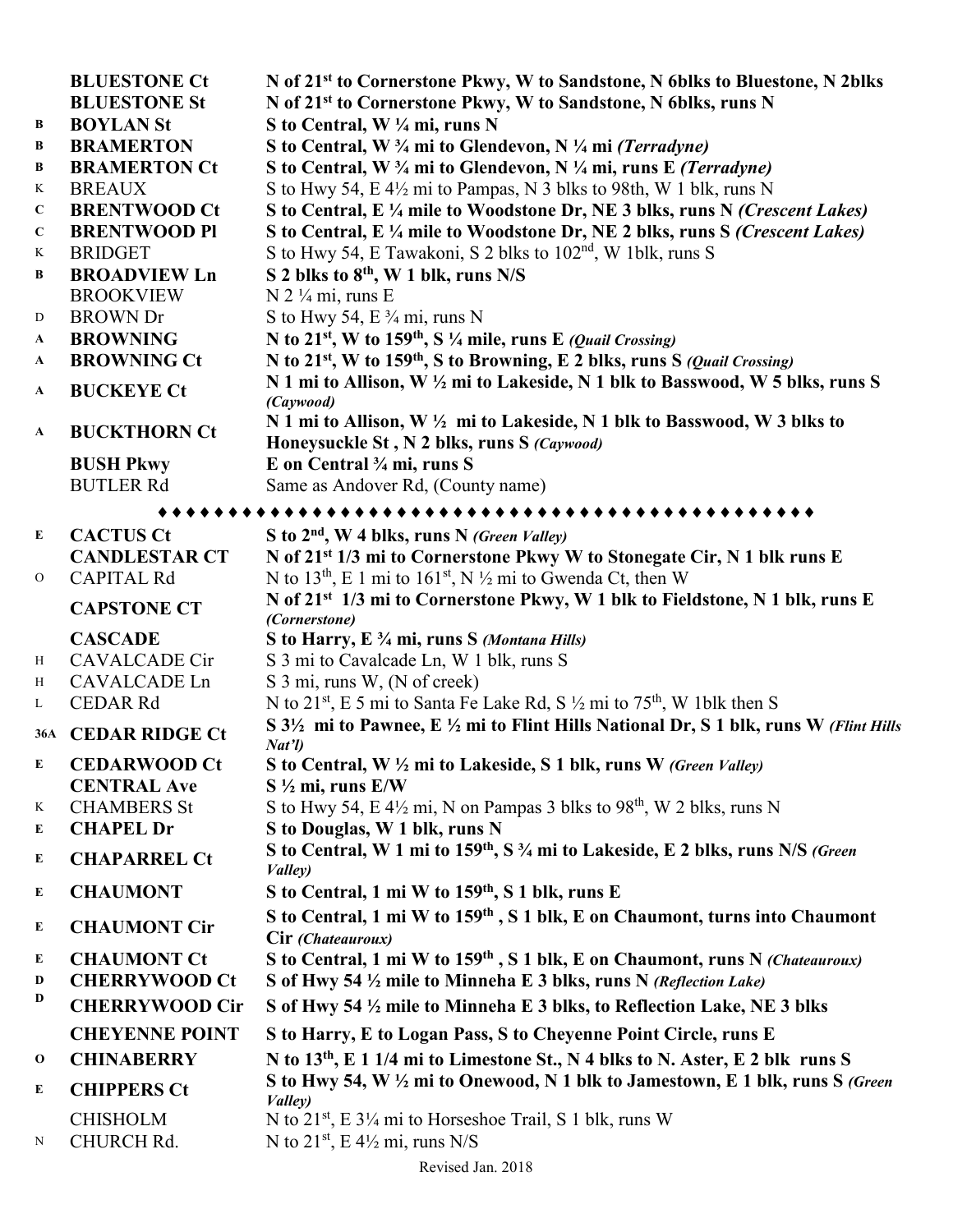| $\mathbf{A}$ | <b>CHURCH St</b>             | N of 13 <sup>th</sup> 2 blks to Lafayette, W 2blk, runs S                                                                 |
|--------------|------------------------------|---------------------------------------------------------------------------------------------------------------------------|
| H            | <b>CITATION</b>              | S of Harry 1/2 mi, runs W, S of Creek                                                                                     |
| $\bf{I}$     | <b>CLAYTON</b>               | S to Hwy 54, E 2 mi to Meadowlark, S 1/4 mi to Lincoln, W 1 blk, runs N                                                   |
| F            | <b>CLOUD</b> Ave             | S to 1 blk S of Hwy 54, runs E/W                                                                                          |
| $\mathbf 0$  | <b>CLOVER Ct</b>             | E on $13th 1$ ½ mi to Limestone, N 1 blk, runs E                                                                          |
| E            | <b>CLUBHOUSE Cir</b>         | S to Central, W 1 mi to 159 <sup>th</sup> , S <sup>3</sup> / <sub>4</sub> mi to Lakeside, E 3 blks, runs S (Green Valley) |
| ${\bf E}$    | <b>CLUBHOUSE Ct</b>          | S to Central, W 1 mi to 159 <sup>th</sup> , S <sup>3</sup> / <sub>4</sub> mi to Lakeside, E 3 blks, S on Clubhouse Cir    |
|              |                              | 1 blk, runs W (Green Valley)                                                                                              |
| F            | <b>CLYDE St</b>              | S to Hwy 54, W $\frac{1}{2}$ mi to Ruth, S 1 blk, runs E/W                                                                |
| 25           | <b>COBBLESTONE St.</b>       | N to 21 <sup>st</sup> , West 1 mile to County line, North ¼ mi, E on Keystone Pkwy 1 blk<br><b>Runs S.</b>                |
|              | <b>COBBLESTONE Ct</b>        | N to 21 <sup>st</sup> , West 1 mile to County line, North ¼ mi, E on Keystone Pkwy 1 blk to                               |
| 25           |                              | Cobblestone St., S 1 blk runs E & W.                                                                                      |
| G            | <b>COLLEEN Terr</b>          | S 2 mi to Stanton, E on Stanton, Stanton becomes Colleen Terrace as it curves                                             |
| $\bf{I}$     | <b>COLONY Dr</b>             | south<br>S to Hwy 54, E 2 mi to Meadowlark, S $\frac{1}{2}$ mi to Lincoln, E 2 blks, N 1 blk, runs E/W                    |
| A            | <b>COLT Ct</b>               | N to 21 <sup>st</sup> , W <sup>3</sup> / <sub>4</sub> mi to Quail Crossing, S 1 blk to Mountain, E 1 blk, runs S          |
|              | <b>COLUMBINE</b>             | N 1 mi to Allison, W 1/2 mi to Lakeside, N 1 blk, runs E (North Meadows)                                                  |
| A            |                              |                                                                                                                           |
| A            | <b>COLUMBINE Cir</b>         | N 1 mi to Allison, W 1/2 mi to Lakeside, N 1 blk to Columbine, E 1 blk, runs E<br>(North Meadows)                         |
| $\mathbf{C}$ | <b>COMMERCE</b>              | N 2 blks, runs E                                                                                                          |
| E            | <b>CONCORD</b>               | S to 3/4 mi S of Central to Village Rd, W 1 blk, runs W (Andover Village)                                                 |
| D            | <b>CONCORD Rd</b>            | S to Hwy 54, E $\frac{1}{2}$ mi to Archer, N $\frac{1}{2}$ mi, runs E/W                                                   |
| D            | <b>CONNELL Ave</b>           | S to Central, E 1 blk to Porth, S 2 blks, runs E                                                                          |
| $\bf{I}$     | <b>CORAL Dr</b>              | S to Hwy 54, E 2 mi to Meadowlark, S 3/4 mi, runs W                                                                       |
|              | <b>CORNERSTONE Ct</b>        | N to 21 <sup>st</sup> , W 1/3 mi to Cornerstone Pky, N 2 blks, runs W (Cornerstone)                                       |
|              | <b>CORNERSTONE Pky</b>       | N to $21^{st}$ , W 1/3 mi, runs N (Cornerstone)                                                                           |
|              | <b>or</b>                    | N 1/3 mi past 21st, runs W (Cornerstone)                                                                                  |
| D            | <b>CORY Ln</b>               | S to Rhondda, E 2 blks, runs S                                                                                            |
| E            | <b>COUNTRYSIDE Ct N</b>      | S to 3rd St, W 4 blks, runs N                                                                                             |
| E            | <b>COUNTRYSIDE Ct S</b>      | S to 3rd St, W 4 blks, runs S                                                                                             |
|              | <b>COUNTY LINE Rd</b>        | W of Andover Rd 1 mi, runs N/S (159 <sup>th</sup> Street)                                                                 |
| $\mathbf C$  | <b>CRESCENT LAKES</b>        | S 2 blks to Crescent Lakes Dr, E 3 blks, runs W (Crescent Lakes)                                                          |
|              | Cir<br><b>CRESCENT LAKES</b> |                                                                                                                           |
| $\mathbf C$  | $C_{t}$                      | S 2 blks to Crescent Lakes Dr, E 1 blk, runs N (Crescent Lakes)                                                           |
| $\mathbf C$  | <b>CRESCENT LAKES</b>        | S 2 blks, runs E (Crescent Lakes)                                                                                         |
|              | Dr                           |                                                                                                                           |
| $\mathbf C$  | <b>CRESCENT LAKES</b><br>Pl  | S 2 blks to Crescent Lakes Dr, E 2 blks, runs N (Crescent Lakes)                                                          |
| Н            | <b>CREST Ct</b>              | S to Harry, W 1/4 mi to Lantern Lane, S 1 blk, runs E (Heather Lakes)                                                     |
| O            | <b>CRESTLINE Dr</b>          | N to $21^{st}$ , E ¼ mi to Gilmore, N on Gilmore 1 blk, runs E                                                            |
|              | <b>CROSS Rd.</b>             | N to $21^{st}$ , E 1 $\frac{1}{4}$ mi (entrance to Turnpike)                                                              |
| E            | <b>CYPRESS Ct</b>            | S to Central, W 1 mi to 159th, S 3/4 mi to Lakeside, E 1 blk, runs N/S (Green                                             |
|              |                              | Valley)                                                                                                                   |
|              |                              |                                                                                                                           |
| F            | <b>DAISY Ln</b>              | S 1 3/4 mi to Bales, W 1 blk, runs N/S                                                                                    |
| D            | <b>DAVID Ln</b>              | S 1 mi, E on Rhondda 6 blks, runs S                                                                                       |
| C            | <b>DEERFIELD Cir</b>         | E on Central 3/4mile to Lake Crest, N 3blks to Woodstone, N 1blk to<br><b>Waterview, E 2blks</b>                          |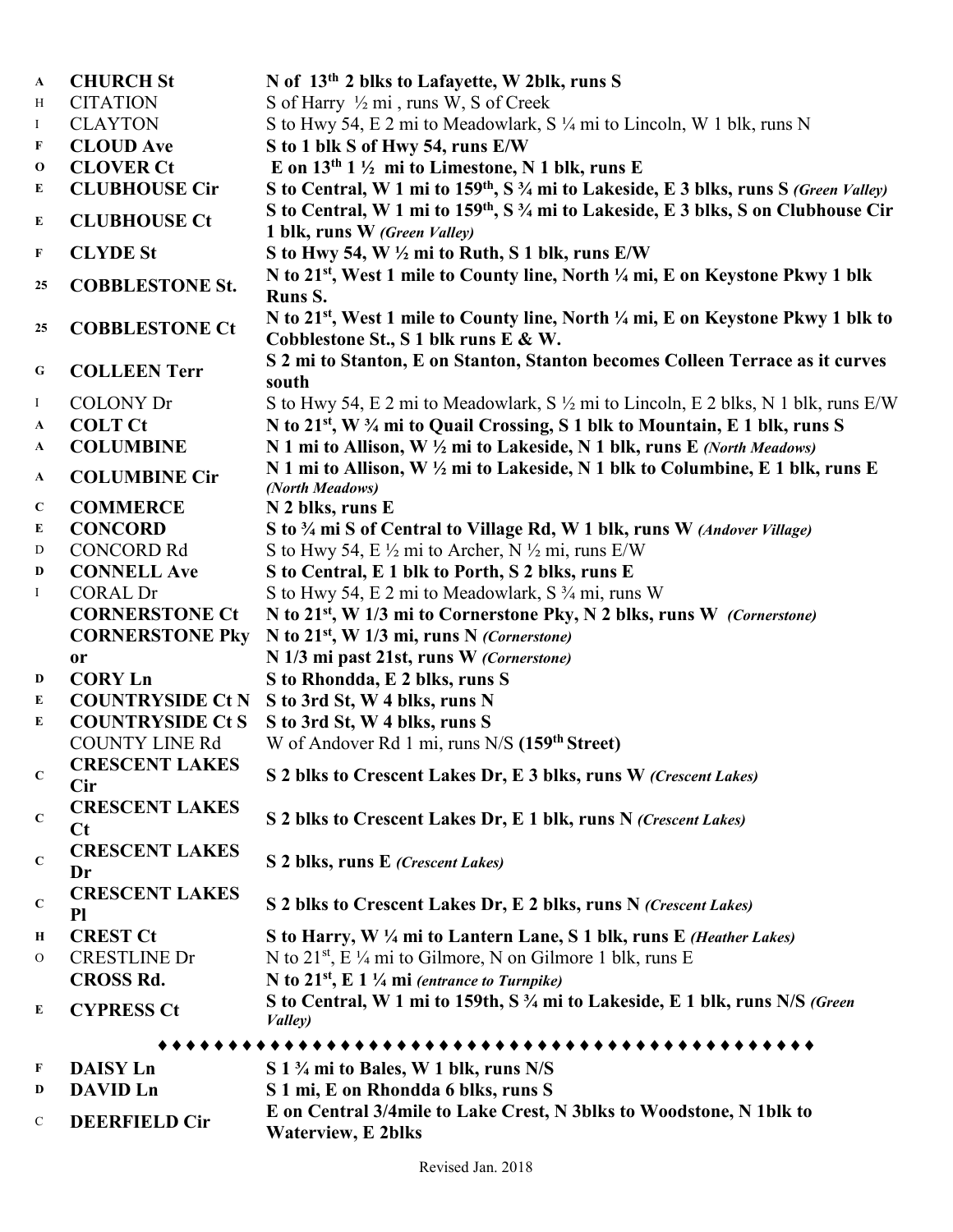| $\,$ K      | <b>DENNETT Ln</b>        | S to Hwy 54, E 4 mi to Tawakoni, S $\frac{1}{2}$ mi to 106 <sup>th</sup> Terr, E 1 blk, runs S                             |
|-------------|--------------------------|----------------------------------------------------------------------------------------------------------------------------|
| F           | <b>DEVERON Dr</b>        | S to Hwy 54, W 1/2 mi to Ruth, S to Clyde, E 2 blks, runs N                                                                |
| $\bf{I}$    | DOANE Ln                 | S to Hwy 54, E 2 mi to Meadowlark, S $\frac{1}{2}$ mi to Lincoln, W 5 blk                                                  |
| E           | <b>DOGLEGG Ct</b>        | S 1¼ mi to Douglas, W 3 blks, N on Douglas Cir 1 blk, runs W (Green Valley)                                                |
| E           | <b>DOGWOOD Ct</b>        | S to Central, W 1/2 mi to Lakeside, S 1/4 mi, runs S (Green Valley)                                                        |
|             | <b>DOREEN</b>            | S to Hwy 54, E 1 1/2 mi to Pleasant View Drive, S 1 blk to Kingsway, E 1 blk, runs S                                       |
|             | <b>DOUGLAS Ave</b>       | S 1 mi, runs E/W                                                                                                           |
| Ε           | <b>DOUGLAS Cir</b>       | S 1 mi to Douglas, E 3 blks, runs N (Green Valley)                                                                         |
| E           | <b>DOUGLAS Ct</b>        | S 1 mi to Douglas, W 3 blks, runs E (Green Valley)                                                                         |
| М           | DRY CREEK                | N to $21^{st}$ , E $3\frac{1}{4}$ mi to Horseshoe Trail, S 3 blks, E 1 blk, runs S (Wagon Wheel)                           |
| G           | <b>DUBLIN Dr</b>         | S to Hwy 54, E 1 mi to Highland, S 2 blks, runs E (The Highlands)                                                          |
|             |                          | S to Hwy 54, W 1/2 mi to Onewood, N 2 blks to Jamestown, E 2 blks, runs N                                                  |
| E           | <b>DUFFERS Ct</b>        | (Green Valley)                                                                                                             |
|             |                          |                                                                                                                            |
| J           | <b>EAST Rd</b>           | S to Hwy 54, E 3 mi to Indianola, N 1 blk, E 3 blks, runs N                                                                |
| $\mathbf 0$ | <b>EAST St</b>           | N to 1 blk N of 13 <sup>th</sup> to Waggoner, E 2 blks, runs N                                                             |
| $\mathbf 0$ | <b>EAST ASTER St.</b>    | E on 13th 1 1/2 mi to Limestone, N 1 blk, runs W                                                                           |
| O           | <b>EASTER St</b>         | N to 13 <sup>th</sup> , E 1 mi to 161st, N 1/2 mi to Gwenda Ct, W 1/4 mi                                                   |
| $\bf H$     | <b>EDGEMONT Ct</b>       | N to 13 <sup>th</sup> , W 1/2 mi, N on Lakeside 4 blks, runs E                                                             |
| B           | <b>EIGHTH St</b>         | S 2 blks, runs W                                                                                                           |
| A           | <b>ELDERBERRY Ct</b>     | N to 1 mi to Allison, W 1/2 mi to Lakeside, N 3 blks to Sumac, W 2 blks, runs N                                            |
| В           | <b>ELLENLn</b>           | S to Central, W $\frac{1}{4}$ mi to Prosperity, N $\frac{1}{4}$ mi, runs W                                                 |
| A           | <b>ELLIS Ct</b>          | N to 13 <sup>th</sup> , W 1/2 mi, N on Lakeside 1 blk, E on Glancey 2 blks, runs E                                         |
| M           | ELM Rd.                  | N to $13th$ , E $3\frac{3}{4}$ mi, runs N                                                                                  |
| E           | <b>ELM Ct</b>            | S to Central, W 1 mi to $159th$ , S $\frac{1}{2}$ mi to Elm St, 1 blk E, runs S (Green Valley)                             |
| E           | <b>ELM St</b>            | S to Central, W 1 mi to $159th$ , S $\frac{1}{2}$ mi, runs E (Green Valley)                                                |
| B           | <b>EPP</b> St            | S to Central, W 1/4 mi to Prosperity, N 1 blk, runs E                                                                      |
| K           | <b>EUGENE</b>            | S to Hwy 54, E $4\frac{3}{4}$ mi, runs N                                                                                   |
|             |                          | .                                                                                                                          |
|             |                          | S to Hwy 54, E 2 mi to Meadowlark, N 1 blk, runs W                                                                         |
| $\bf{I}$    | <b>FAIRFAX</b>           |                                                                                                                            |
| $\mathbf C$ | <b>FAIR OAKS Ct</b>      | S 2blks to Cresent Lakes, E 6 blks to Woodstone Dr, E 2blks                                                                |
| $\mathbf C$ | <b>FAIR OAKS PI</b>      | S 2blks to Cresent Lakes, E 6blks to Woodstone Dr, E 1 blk                                                                 |
| E           | <b>FAIRWAY Cir</b>       | S to Central, W 1 mi to 159 <sup>th</sup> , S <sup>3</sup> / <sub>4</sub> mi to Lakeside, E 4 blks, runs SE (Green Valley) |
| D           | <b>FARMER Ave</b>        | S to Central, E 1/4 mi to Porth, S 1 blk                                                                                   |
| F           | <b>FEATHER PI</b>        | S to Hwy 54, W 1 blk to Daisy Ln, S 2 blks                                                                                 |
|             | <b>FIELDSTONE Ct</b>     | N 1-8/10 mi, W 1 blk on Cornerstone Pky, N 1/4 mi on Fieldstone, runs W<br>(Cornerstone)                                   |
|             | <b>FIELDSTONE St</b>     | N 1-8/10 mi, W on Cornerstone Pky 1 blk, runs N (Cornerstone)                                                              |
| J           | <b>FIR</b>               | S to Hwy 54, E 3 mi to Indianola, N 1 blk, E 2 blks, runs N                                                                |
| E           | <b>FIRST St</b>          | S 11/4 mi, runs W                                                                                                          |
| 36A         | <b>FLINT HILLS NAT'L</b> | S to 120 <sup>th</sup> (Pawnee), E ¼ mi to Flint Hills Nat'l Dr, S 2 blks, runs SW (Flint Hills                            |
|             | $C_{t}$                  | Nat'l                                                                                                                      |
| 36<br>A     | FLINT HILLS NAT'L<br>Dr  | S to 120 <sup>th</sup> (Pawnee), E 1/2 mi, runs S (Flint Hills Nat'l)                                                      |
|             | <b>FLINT HILLS NAT'L</b> | S to 120 <sup>th</sup> (Pawnee), E $\frac{1}{2}$ mi to Flint Hills Nat'l Dr, S 1 blk, runs E and curves                    |
| 36A         | <b>Pkwy</b>              | entire parameter of Flint Hills Addition (Flint Hills Nat'l)                                                               |
|             | <b>or</b>                | S 4 mi, runs E (Flint Hills Nat'l)                                                                                         |
| $\bf{0}$    | <b>FOXTAIL St.</b>       | E on 13 <sup>th</sup> 1 mi to Prairie Creek, N 1/4 mi, runs E                                                              |
| $\bf{I}$    | <b>FOULK</b>             | S to Hwy 54, E 2 mi to Meadowlark, S 1 blk, runs W                                                                         |
| A           | <b>FOUNTAIN Ct</b>       | N to $13th$ , W $\frac{1}{2}$ mi to lakeside, N 3 blks, runs E                                                             |
|             |                          |                                                                                                                            |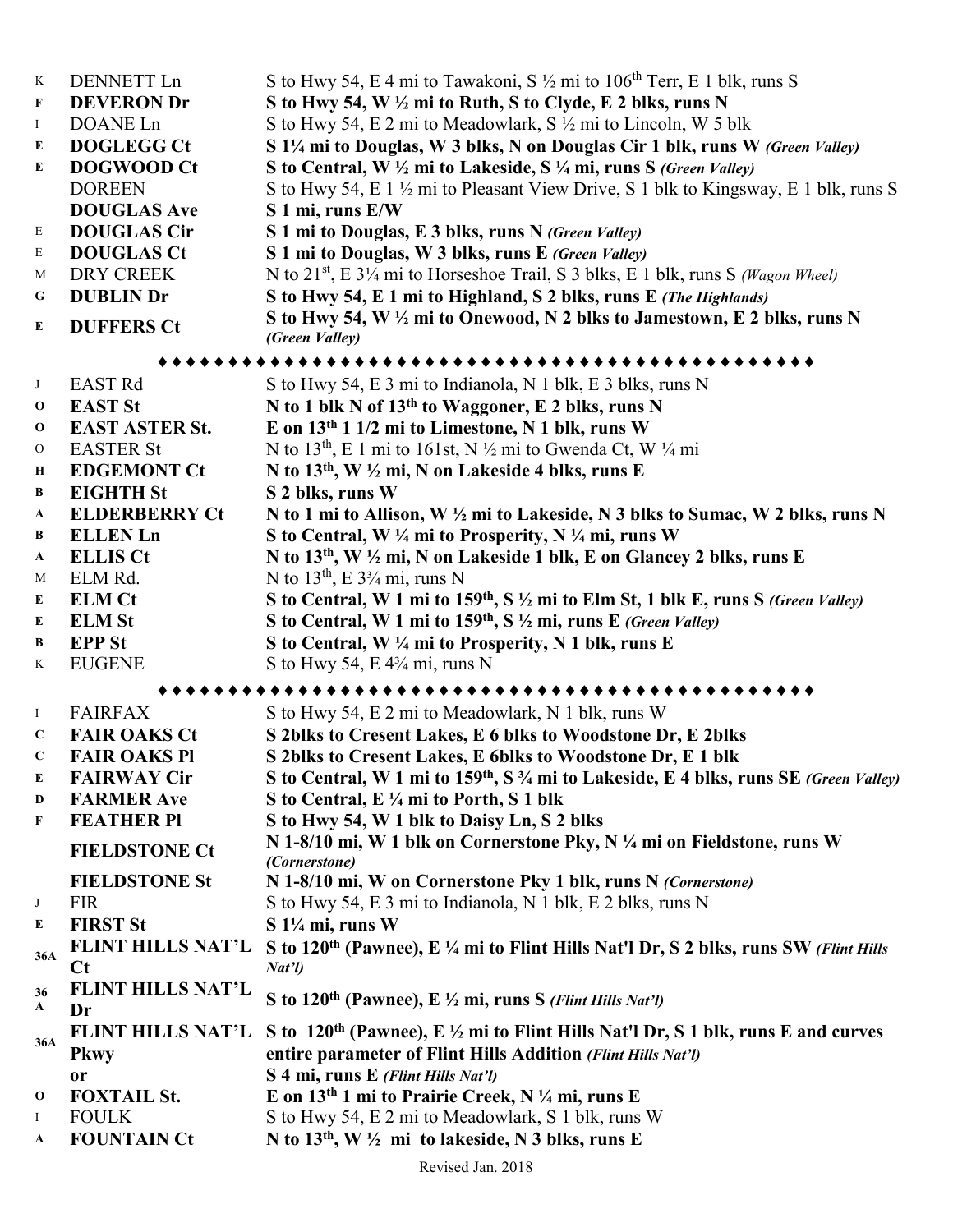| D            | <b>FRENCH Ct</b>       | S to Hwy 54, E 3/4 mi to McCandless, N 1 blk, runs E                                                                                 |
|--------------|------------------------|--------------------------------------------------------------------------------------------------------------------------------------|
|              | <b>FREY</b>            | S to Hwy 54, W 1/2 mi, runs S (adjacent to pet cemetery)                                                                             |
| M            | <b>FRONTIER TRAIL</b>  | N to $21^{st}$ , E $3\frac{1}{4}$ mi to Horse Shoe Trail, S $\frac{1}{2}$ mi, runs E/W (Wagon Wheel)                                 |
|              |                        |                                                                                                                                      |
| $\mathbf{A}$ | <b>GAMBLES Ct</b>      | N to 21 <sup>st</sup> , E to Quail Crossing, S 1 blk, runs W (Quail Crossing)                                                        |
| $\mathbf{A}$ | <b>GAMM COURT</b>      | N to 13 <sup>th</sup> , W $\frac{1}{2}$ mi to Lakeside, N 1 blk to Glancey, 1 <sup>st</sup> court N                                  |
| A            | <b>GATEWOOD Ln</b>     | N to 13 <sup>th</sup> , W 1/2 mi to Lakeside, N 2 blks, runs W                                                                       |
| O            | <b>GILMORE St</b>      | N to $21^{st}$ , E ¼ mi, runs N                                                                                                      |
| F            | <b>GINKGO</b>          | S of Hwy 54 2/3 or <sup>3</sup> / <sub>4</sub> mi, runs W and curves(C-shaped St)                                                    |
| A            | <b>GLANCEY St</b>      | N 1/2 mi to 13 <sup>th</sup> , W 1/2 mi to Lakeside, N 1blk, runs E                                                                  |
| B            | <b>GLENDEVON Ct</b>    | S to Central, W 3/4 mi to Glendevon Rd, N 2 blks, runs NW                                                                            |
| В            | <b>GLENDEVON PI</b>    | S to Central, W 3/4 mi to Glendevon Rd, N 1 blk, runs NW                                                                             |
| В            | <b>GLENDEVON Rd</b>    | S to Central, W 3/4 mi, runs NE                                                                                                      |
| В            | <b>GLENDEVON Way</b>   | S to Central, W 3/4 mi to Glendevon, N, 3 blks, runs NW                                                                              |
| B            | <b>GLENEAGLES Ct</b>   | S to Central, W to 159 <sup>th</sup> , N 1 <sup>1</sup> / <sub>2</sub> mi to Terradyne Cir, E 1 blk to 18 <sup>th</sup> Fairway, S 2 |
|              |                        | blks, runs W (Terradyne)                                                                                                             |
| В            | <b>GLENHURST Ct</b>    | S 3 1/4 mi to Tuscany Dr, W 3 blks, runs N                                                                                           |
| A            | <b>GRACE Ave</b>       | N to 21 <sup>st</sup> , W 1/4 mi to Marc, S 1 blk, runs W (North Meadows)                                                            |
| A            | <b>GRACE AVENUE Ct</b> | N to 21 <sup>st</sup> , W 1/4 mi to Marc, S 1 blk to Grace Ave, W 1 blk, runs S (North Meadows)                                      |
| $\bf K$      | <b>GRANGE St</b>       | S to Hwy 54, E 4 <sup>3</sup> / <sub>4</sub> mi to Eugene, N 2 blks, W 2 blks                                                        |
| $\mathbf{O}$ | <b>GRANT St</b>        | N to $21^{st}$ , E $\frac{1}{2}$ mi, runs N                                                                                          |
| $\bf{I}$     | <b>GREELY Ln</b>       | S to Hwy 54, E 2 mi to Meadowlark, S 1/2 mi to Lincoln, W 1 blk                                                                      |
| A            | <b>GREENLEAF Ct</b>    | N to 13 <sup>th</sup> , W 1/2 mi to Lakeside, N 6 blks, runs W                                                                       |
| E            | <b>GREENVALLEY Dr</b>  | S to Central, W 3/4 mi, runs S (Green Valley)                                                                                        |
| $\mathbf{O}$ | <b>GWENDA Ct</b>       | N to 13 <sup>th</sup> , E 1 mi to Prairie Creek, N $\frac{1}{2}$ mi, runs W                                                          |
|              |                        |                                                                                                                                      |
| G            | <b>HAMLIN Rd</b>       | S of Hwy 54 $\frac{3}{4}$ mi, runs E                                                                                                 |
| $\mathbf F$  | <b>HANEY NORTH Ct</b>  | S to Hwy 54, W 1 mi to 159 <sup>th</sup> Street, S 1/4 mile to Wren Field, E 1 blk, runs N                                           |
|              |                        | (Cottonwood Point)                                                                                                                   |
| $\mathbf F$  | <b>HANEY SOUTH Ct</b>  | S to Hwy 54, W 1 mi to 159 <sup>th</sup> Street, S 1/4 mile to Wren Field, E 1 blk, runs S<br>(Cottonwood Point)                     |
| A            | <b>HARRISON St</b>     | N of 13th 3 blks, runs W                                                                                                             |
|              | <b>HARRY St</b>        | $S$ 2 $\frac{1}{2}$ mi, runs E/W                                                                                                     |
| 0            |                        | HARVEST RIDGE St. N 3/4 mi past 13 <sup>th</sup> to Aaron, E 1 blk, runs N                                                           |
| 0            |                        | HARVEST RIDGE Ct. N 3/4 mi past 13 <sup>th</sup> to Aaron, E 1 blk to Harvest Ridge, N 1 blk                                         |
| K            | <b>HARVEY</b>          | S to Hwy 54, E 1½ mi to Prairie, S 1 blk, E 1 blk runs S                                                                             |
| $\mathbf C$  | <b>HAVENWOOD Ct</b>    | S 2 blks to Crescent Lakes, E 1 blk to Westchester, S 2 blks, runs S (Crescent<br>Lakes)                                             |

- **<sup>A</sup> HAWTHORN Cir N 1 mi to Allison, W ½ mi to Lakeside, N 1 blk to Basswood, W 4 blks, runs S**  *(Caywood)*
- **<sup>A</sup> HAWTHORN Ct N 1 mi to Allison, W ½ mi to Lakeside, N 1 blk to Basswood, W 4 blks, to Hawthorn Ct S 1 blk, runs W**
- **<sup>H</sup> HEATHER LAKE Ct S to Harry, W ½ mi, runs S** *(Heather Lakes)*
- **<sup>G</sup> HEDGEWOOD S 1-1/8 mi, E on Minneha 4 blks, runs S** *(Reflection Lake)*
- **HEDGEWOOD CIR S 1-1/8 mi, E on Minneha 4 blks, runs N**
- **<sup>G</sup> HEDGEWOOD Ct S 1-1/8 mi, E on Minneha 4 blks, S on Hedgewood which turns W and becomes Hedgewood Ct** *(Reflection Lake)*
- **<sup>O</sup> HEORMAN St N of 13th 1 blk to Waggoner, E 1 blk, runs N**
- K HIEDEMAN S to Hwy 54, E 4 mi to Tawakoni, N  $\frac{1}{2}$  mi to 95<sup>th</sup>, E 8 blks, runs S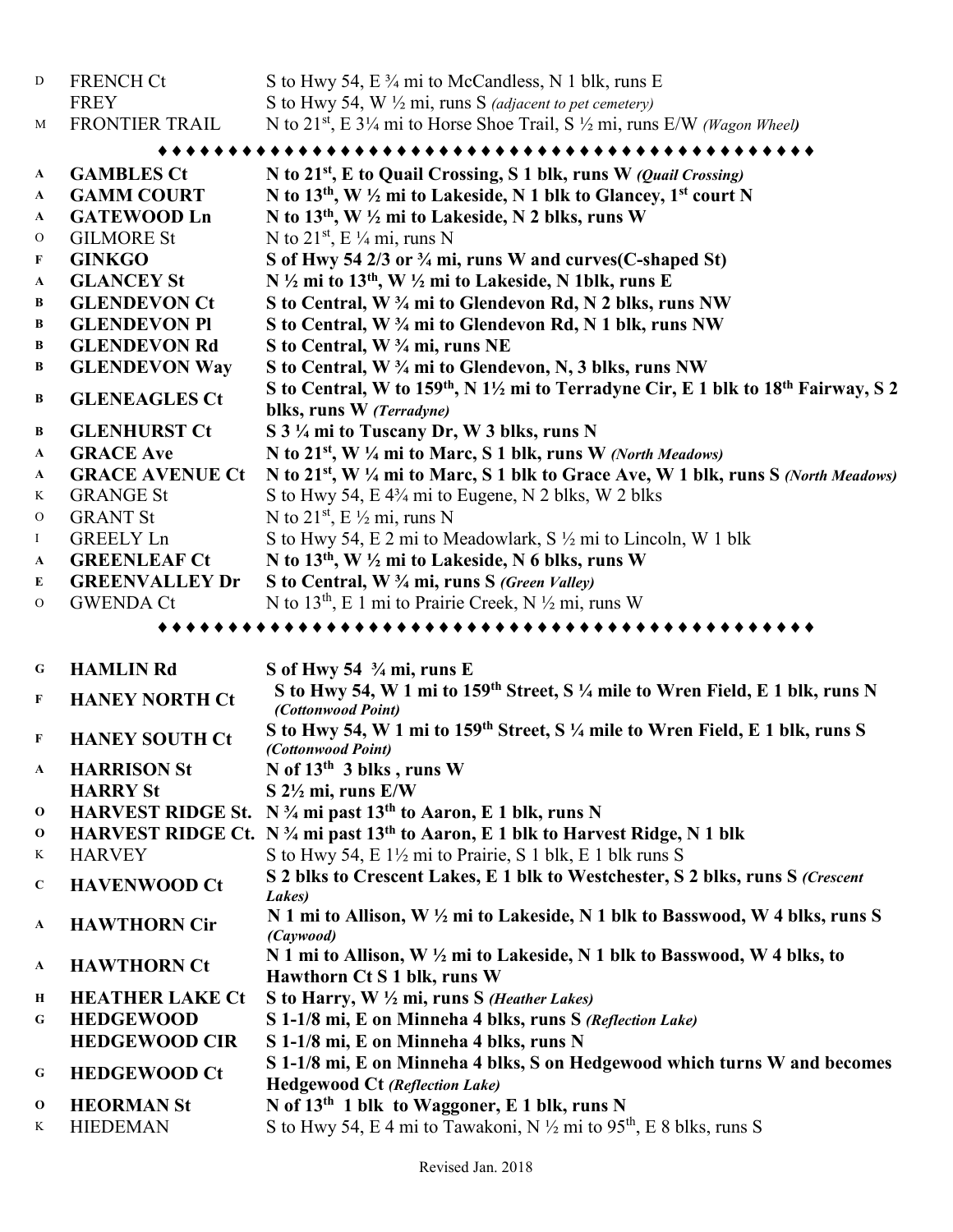|                               |                         | S to Hwy 54, $4\frac{1}{2}$ mi to Pampas, N 1 blk, E 1 blk, runs N                                                                                  |
|-------------------------------|-------------------------|-----------------------------------------------------------------------------------------------------------------------------------------------------|
| $\mathbf G$                   | <b>HIGHLAND Dr</b>      | S to Hwy 54, E 1 mi, runs S (The Highlands)                                                                                                         |
| G                             | <b>HIGHLAND Ln</b>      | S to Hwy 54, E 1 mi to Highland Dr, S 1 blk, runs E (The Highlands)                                                                                 |
| B                             | <b>HIGHLANDER Ct</b>    | S to Central, W to 159 <sup>th</sup> , N to Terradyne, E 1 blk to 18 <sup>th</sup> Fairway, S 1 blk, runs<br>W (Terradyne)                          |
|                               | <b>HIGHWAY 54</b>       | S 1½ mi, runs E/W, Same as Kellogg                                                                                                                  |
| E                             | <b>HILLCREST Ct N</b>   | S to 3rd, W 3 blks, runs N                                                                                                                          |
| E                             | <b>HILLCREST Ct S</b>   | S to 3 <sup>rd</sup> , W 3 blks, runs S                                                                                                             |
| J                             | <b>HILLMAN Ct</b>       | S to Central, E 3 <sup>1</sup> / <sub>2</sub> mi, runs S                                                                                            |
| N                             | <b>HOLDERMAN Rd</b>     | N to 21 <sup>st</sup> , E 5 mi to Santa Fe Lake Rd, N $\frac{3}{4}$ mi to 65 <sup>th</sup> , W $\frac{1}{2}$ mi                                     |
| A                             | <b>HONEYSUCKLE Cir</b>  | N 1 mi to Allison, W 1/2 mi to Lakeside, N 1 blk to Basswood, W 3 blks to<br>Honeysuckle St, S on Honeysuckle St, becomes Honeysuckle Cir (Caywood) |
| A                             | <b>HONEYSUCKLE St</b>   | N 1 mi to Allison, W 1/2 mi to Lakeside, N 1 blk to Basswood, W 3 blks, runs N<br>(Caywood)                                                         |
| M                             | HORSE SHOE TRAIL        | N to $21^{st}$ , E $3\frac{1}{4}$ mi, runs S (Wagon Wheel)                                                                                          |
| $\bf{0}$                      | <b>HORSTMAN CT</b>      | N to 13 <sup>th</sup> , E 7/8 mi to Azena, N 1 blk runs E                                                                                           |
|                               |                         | ***********************                                                                                                                             |
| K                             | <b>ILLINOIS St</b>      | S to Hwy 54, E 4 mi to Tawakoni, N $\frac{1}{2}$ mi to 95 <sup>th</sup> , E 2 blks, runs S                                                          |
|                               | <b>INDIANOLA Rd</b>     | E of Andover Rd 3 mi, runs N/S                                                                                                                      |
| A                             | <b>IRA Ct</b>           | N to 1 blk N of Aaron (3/4 mi N of 13 <sup>th</sup> ), runs W                                                                                       |
|                               |                         | ******************                                                                                                                                  |
| ${\bf E}$                     | <b>JAMESTOWN</b>        | S to Douglas, W to Village, S 1 blk to Williamsburg, SW 2 blks, runs W (Andover<br>Village & Green Valley)                                          |
| $\bf{E}$                      | <b>JAMESTOWN Cir</b>    | S to Douglas, W to Village, S 1 blk to Williamsburg, SW 2 blks to Jamestown,<br>W 3 blks, runs N (Green Valley)                                     |
| ${\bf E}$                     | <b>JAMESTOWN Ct</b>     | S to Douglas, W to Village, S 1blk to Williamsburg, SW 2 blks to Jamestown, W<br>2 blks, runs N (Green Valley)                                      |
| D                             | <b>JOHN Dr</b>          | S of Central 1/4 to Rhonnda, E 2 blks, runs S                                                                                                       |
| D                             | <b>JOSEPH Ln</b>        | S of Central ½mi, E on Madison 6 blks, runs N                                                                                                       |
| B                             | <b>JOYE</b> St          | S 4 blks, W on Virginia, runs S                                                                                                                     |
| $\mathbf{A}$                  | <b>JUNIPER Ct</b>       | N 1 mi to Allison, W 1/2 mi to Lakeside, N 1 blk to Basswood, W 7 blks, runs N<br>(Caywood)                                                         |
| 36<br>$\overline{\mathbf{A}}$ | <b>JUNIPER CREST Ct</b> | S 4 ¼ mi to Flint Hills Nat'l Pkwy, E ¼ mi (1 blk past Bluestem Ct), runs W<br>(Flint Hills Nat'l)                                                  |
|                               |                         |                                                                                                                                                     |
|                               |                         |                                                                                                                                                     |
| Η                             | <b>KALISPELL</b>        | S to Harry, E 3/4 mi to Logan Pass 2 <sup>nd</sup> entrance, runs S 2 blks (Montana Hills)                                                          |
| D                             | <b>KAREN Ln</b>         | S of Central ½mile to Madison, E 2 blks, runs N                                                                                                     |
| D                             | <b>KAY Ave</b>          | S to Central, E 1/4 mi to Porth, S 1blk to Farmer, curves N, 2 blks, runs W                                                                         |
|                               | <b>KELLOGG</b>          | S $1\frac{1}{2}$ mi, runs E/W (Same as Highway 54)                                                                                                  |
| D                             | <b>KELLY Ln</b>         | S of Central 1/4 mi to Rhondda, E 4 blks, runs S                                                                                                    |
| G                             | <b>KERRY LYNN Dr</b>    | S to Hwy 54 $\frac{3}{4}$ mi, runs E                                                                                                                |
|                               | <b>KEYSTONE</b>         | N to 21 <sup>st</sup> , W 2/3 mi, runs N (Cornerstone)                                                                                              |
| $\mathbf C$                   | <b>KING</b>             | Directly across the street from Fire Station                                                                                                        |
| $\bf{I}$                      | <b>KINGSWAY Rd</b>      | S to Hwy 54, E 2 mi to Meadowlark, S $\frac{1}{2}$ mi to Lincoln, W 4 blks                                                                          |
| E                             | <b>KOOB</b> Ln          | S to Central, W 1/4 mi to Lioba, S 3 blks, runs E                                                                                                   |
|                               |                         |                                                                                                                                                     |
|                               | <b>O/A LAFAYETTE St</b> | N of $13th$ , 2 blks runs E/W                                                                                                                       |
| C                             | <b>LAKECREST Dr</b>     | S to Central, E 3/4 mi, runs N (Crescent Lakes)                                                                                                     |
|                               | <b>I ALECDENT C</b>     | $S$ to Control $F$ 3/mi to Lokeanest Dr. N 1 blk runs W                                                                                             |

**<sup>C</sup> LAKECREST Cir S to Central E ¾ mi to Lakecrest Dr, N 1 blk runs W S 2blks to Crescent Lakes, E 1 blk to Westchester, S 2 blks to Lakecrest Dr, W**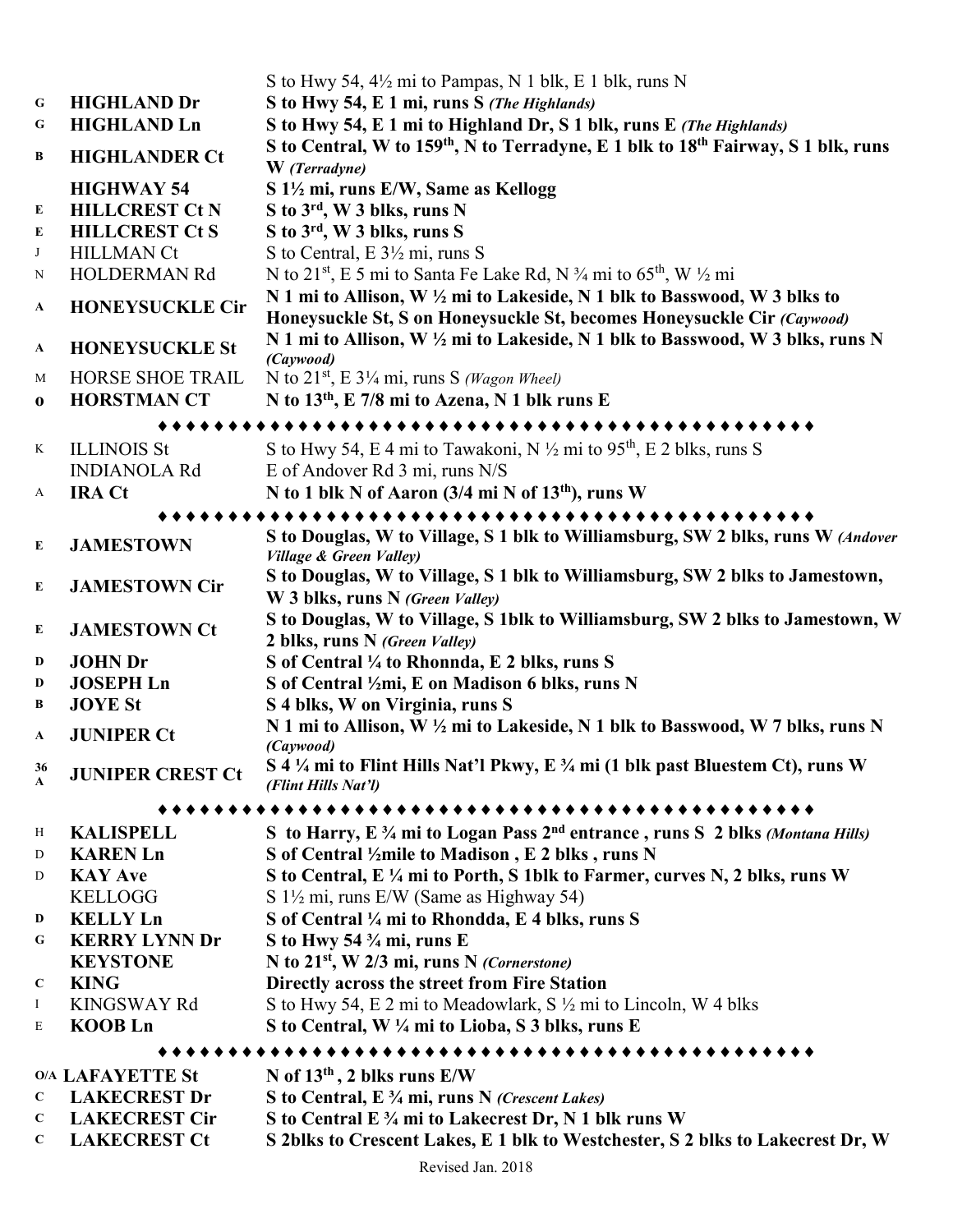|               |                        | 2 blks, runs S (Crescent Lakes)                                                                                       |
|---------------|------------------------|-----------------------------------------------------------------------------------------------------------------------|
|               |                        | S 2 blks to Crescent Lakes, E 1 blk to Westchester, S 2 blks to Lakecrest Dr, W                                       |
| $\mathbf C$   | <b>LAKECREST PI</b>    | 1 blk, runs S (Crescent Lakes)                                                                                        |
| E             | <b>LAKESIDE Ct</b>     | S to Central, W 1/2 mi, S 1/2 mi on Lakeside Dr, runs NW                                                              |
|               | <b>LAKESIDE Dr</b>     | S to Central, W $\frac{1}{2}$ mi, runs N/S                                                                            |
|               | (0r)                   | N to $21^{st}$ , W $\frac{1}{2}$ mi, runs N                                                                           |
|               |                        | N 2 mi on Andover Rd, W on Cornerstone Pkwy 4 blks, N on Sandstone St 4                                               |
|               | <b>LAKESIDE CIR</b>    | blks, W on Ledgerwood 1 Blk, runs S                                                                                   |
|               |                        |                                                                                                                       |
|               |                        | N 2 mi on Andover Rd, W on Cornerstone Pkwy 3 blks, N on Lakeview Ct,                                                 |
|               | <b>LAKEVIEW CT</b>     | <b>Runs N</b>                                                                                                         |
| Н             | <b>LANTERN LANE Ct</b> | S to Harry, W 1/4 mi, runs S (Heather Lakes)                                                                          |
| $\mathbf 0$   | <b>LAVERN St</b>       | N to $13th$ , E 1 blk $13th$ , runs N                                                                                 |
|               | <b>LEDGESTONE</b>      | N of 21 <sup>st</sup> 1/3 mile to Conerstone Pkwy W to Sandstone, N 3 blks runs W                                     |
| F             | <b>LEDGERWOOD Dr</b>   | S to Hwy 54, W 1 mi to County Line, S 1 blk, runs E (is a frontage Road)                                              |
| B             | <b>LEE St</b>          | S 5 blks, runs W                                                                                                      |
|               | <b>LEWIS</b>           | S to Hwy 54, E 2 mi to Meadowlark, S 3/4 mi, runs S                                                                   |
| E             | <b>LEXINGTON</b>       | S to 1 blk S of Douglas, runs W                                                                                       |
| E             | <b>LEXINGTON Ct</b>    | S to 1 blk S of Douglas to Lexington, W 1 blk, runs N                                                                 |
| $\mathbf 0$   | <b>LIMESTONE St.</b>   | E on $13th 1 \frac{1}{2}$ mi, runs N                                                                                  |
| $\bf{I}$      | LINCOLN Rd             | S to Hwy 54, E 2 mi to Meadowlark, S 1/2 mi, runs W                                                                   |
| K             | <b>LINDEN St</b>       | S to Hwy 54, E 4 mi to Tawakoni, N $\frac{1}{2}$ mi to 95 <sup>th</sup> , E 4 blks                                    |
| E             | <b>LIOBA</b> Dr        |                                                                                                                       |
|               |                        | S to Central, W 1/4 mi, runs S<br>S to Hwy 54, E 2 mi to Meadowlark, S 1/4 mi, runs W                                 |
| $\bf{I}$      | <b>LOCINE Pkwy</b>     |                                                                                                                       |
| Н             | <b>LOGAN PASS</b>      | S to Harry, E 3/4 mi, runs S (Montana Hills)                                                                          |
| J             | LOIS Ln                | S to Hwy 54, E 3 mi to Indianola, N 1 blk, E 3 blks, runs N                                                           |
| L             | <b>LOST LAKE Rd</b>    | S to Central, $E \frac{3}{2}$ mi, runs N                                                                              |
| $\bf{0}$      | <b>LOTUS Ct</b>        | E on 13 <sup>th</sup> 1 1/2 mi to Limestone, N 2blks, runs W                                                          |
| L             | <b>LOWENBERG Dr</b>    | S to Hwy 54, E 5 mi to Santa Fe Lake, N 1 <sup>3</sup> /4 mi to 86 <sup>th</sup> , W 1 blk, runs S                    |
| $\mathcal{O}$ | LYNNWOOD Dr            | N to $21^{st}$ , E $\frac{1}{2}$ mi, runs N                                                                           |
|               |                        | .                                                                                                                     |
| D             | <b>MADISON</b>         | S of Central 1/2 mi, runs E (Andover Estates entrance)                                                                |
| B             | <b>MAIN St</b>         | N 2 blks to Mike, W 1 blk, runs N/S                                                                                   |
| D             | <b>MANOR</b>           | S 1 mi to Douglas, E 1 blk to Westview Rd, S 1 blk, runs S                                                            |
| E             | <b>MAPLEWOOD Ct</b>    | S to Central, W 1/2 mi to Lakeside, S 2 blks, runs W (Green Valley)                                                   |
| A             | <b>MARC</b> Ave        | N 1 1/2 mi to Aaron, W 1 blk, runs N/SW                                                                               |
| 36            | <b>MARIA St</b>        | S of Hwy 54 3 1/2 miles to Tiffany Terr, E 1blk to 134 <sup>th</sup> , E 1 blk                                        |
| M             | <b>MARIAM RD</b>       | N to $13th$ , E 4 2/3 mi to Bittersweet, S – turns into Meriam                                                        |
| A             | <b>MARKET St</b>       | N 1 mi after RR tracks, runs W                                                                                        |
|               |                        | N to 21 <sup>st</sup> , W <sup>3</sup> / <sub>4</sub> mi to Quail Crossing, S to Gambles Ct, N 1 blk to Browning, W 1 |
| A             | <b>MARLIN Ct</b>       | blk, runs S                                                                                                           |
| A             | <b>MARSHA Ct</b>       | N 1 mi to Allison, W 1/2 mi to Marsha, N 1 blk, runs N                                                                |
| A             | <b>MARSHADr</b>        | N 1 mi to Allison, W 1/2 mi, runs N                                                                                   |
| B             | <b>MAY St</b>          | N 2 blks to Mike, W 1 blk to Main, N 1 blk, runs W                                                                    |
| G             | <b>MCADOO</b>          | S to Hwy 54, E on 54 4 <sup>3</sup> / <sub>4</sub> mi to Eugene, N 2 blks, W 1 blk, runs N                            |
| D             | McCANDLESS Rd          | S to Hwy 54, E $\frac{3}{4}$ mi, runs N/S                                                                             |
|               | <b>MCCLOUD CIR N</b>   | S to Central, W 1 mi to 159th, N 1/3 mi, E on Terradyne Dr 1 blk, runs N                                              |
|               |                        | W on $120th$ (Pawnee) $\frac{1}{2}$ mi to Vintage Dr, N 1 blk to Tuscany Dr, E 1 blk, runs                            |
| H             | <b>McKENZIE Ct</b>     | <b>S</b> (Winchester Estates)                                                                                         |
| $\bf{I}$      | MEADOWBROOK Ln         | S to Hwy 54, E 2 mi to Meadowlark, S 1/4 mi to Locine Pkwy, W to Kingsway, S 1                                        |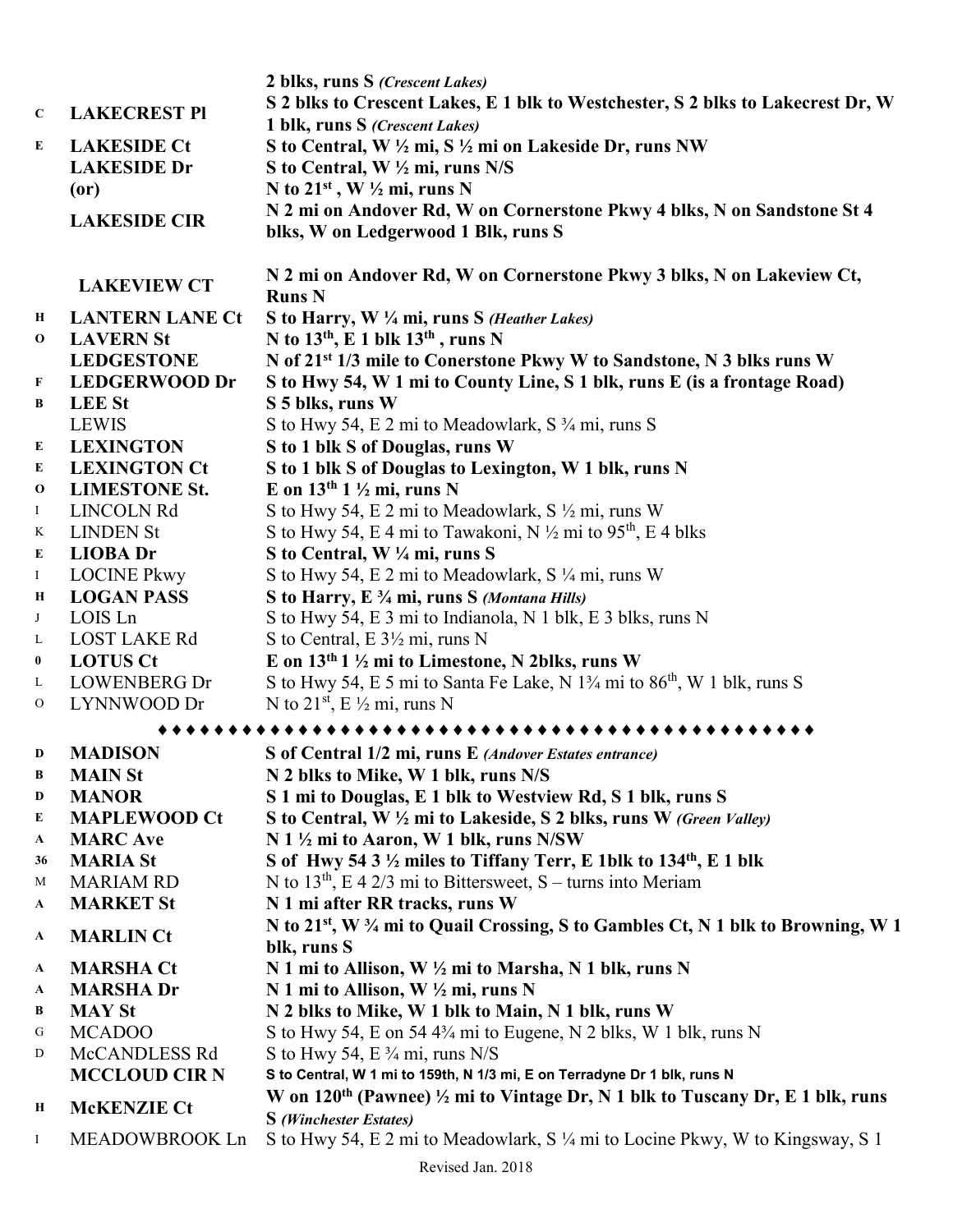|                  |                                  | blk, runs W                                                                                                                                                                   |
|------------------|----------------------------------|-------------------------------------------------------------------------------------------------------------------------------------------------------------------------------|
|                  |                                  | MEADOWSWEET CT N 1/3 mi to Cornerstone, W 1 blk to Fieldstone, N 2 blks, runs E (Cornerstone)                                                                                 |
|                  | <b>MEADOWLARK</b>                | E of Andover Rd 2mi, runs N/S                                                                                                                                                 |
| ${\rm O}$        | <b>MEMORIAL</b>                  | N to $13th$ , E on 13th 1 mi to Prairie Creek, N $\frac{1}{2}$ mi to Gwenda Ct, W 2 blks, N 1 blk,<br>runs W                                                                  |
| $\, {\bf B}$     | <b>MIKE St</b>                   | N 3 blks, runs W                                                                                                                                                              |
| G                | <b>MINNEHA</b>                   | S or Hwy 54 1/4 mile, runs E (Reflection Lake)                                                                                                                                |
| $\mathcal{O}$    | <b>MIRIAM</b>                    | N to $13th$ , E on $13th 41$ / <sub>2</sub> mi to Bittersweet, S 1 blk, W 1 blk, runs S                                                                                       |
|                  | <b>MOCKINGBIRD</b>               | S of Hwy 54 2mi to Pawnee, W 1/2 mi, runs S                                                                                                                                   |
| $\mathbf D$      | MONTICELLO Dr                    | S to Douglas Ave, E 3/4 mi, runs S                                                                                                                                            |
| $\mathbf{A}$     | <b>MOUNTAIN</b>                  | N to 21 <sup>st</sup> , W on 21 <sup>st 1</sup> / <sub>2</sub> mi to Lakeside, S 1 blk, runs W ( <i>Quail Crossing</i> )                                                      |
| $\mathbf{A}$     | <b>MOUNTAIN Ct</b>               | N to 21 <sup>st</sup> , W $\frac{1}{2}$ mi to Lakeside, S 1 blk to Mountain, E 1 blk runs W (Quail                                                                            |
| F                | <b>MORRIS St</b>                 | Crossing)<br>S to Hwy 54, W $\frac{1}{2}$ mi to Ruth, W 1 blk on Clyde to Verna, S $\frac{1}{4}$ mi, runs E                                                                   |
| E                | <b>MULBERRY Ct</b>               | S to Central, W 1/2 mi to Lakeside, S 6 blks, runs E (Green Valley)                                                                                                           |
| $\bf{B}$         | <b>MURDOCK St</b>                | S 3 blks, runs W                                                                                                                                                              |
|                  |                                  |                                                                                                                                                                               |
|                  | <b>NEWCOMER</b>                  | S to Hwy 54, E 2 mi to Meadowlark, S 1/2 mi to Lincoln, W 1blk, Runs S                                                                                                        |
| $\bf{I}$         | NEWSTEAD Dr                      | S to Hwy 54, E 2 mi to Meadowlark, S 1/2 mi to Foulk, W 1 blk, runs S & N                                                                                                     |
|                  |                                  | S to Douglas, W 1 blk to Village, S 1 blk to Williamsburg, SW 2 blks to                                                                                                       |
| E                | <b>NINE IRON Dr</b>              | Jamestown, W 1 blk, runs S                                                                                                                                                    |
| $\bf{0}$         | <b>NORTH ASTER St.</b>           | E on $13th 1 1/2$ mi to Limestone, N 4 blk, runs E & W                                                                                                                        |
| E                | <b>NORTHPOINTE Ct</b>            | S to Central, W 1 mi to 159 <sup>th</sup> , S <sup>3</sup> / <sub>4</sub> mi to Lakeside, E 6 blks, runs W (Green Valley)                                                     |
| A                | <b>NORTHRIDGE</b>                | N to $21^{st}$ , W $\frac{1}{2}$ mi to Lakeside, S 1 blk, runs W (North Meadows)                                                                                              |
|                  |                                  |                                                                                                                                                                               |
|                  |                                  | ***********************************                                                                                                                                           |
| E                | <b>OAKMONT Ct</b>                | S to Central, W 3/4 to Greenvalley Dr, S 1 blk, runs W/curves N (Green Valley)                                                                                                |
|                  |                                  | S to Central, W 1 mi to 159 <sup>th</sup> , S <sup>3</sup> / <sub>4</sub> mi to Lakeside, E 5 blks to Fairway Cir, E 1                                                        |
| ${\bf E}$        | <b>OAKTREE Ct</b>                | blk, runs N (Green Valley)                                                                                                                                                    |
| E                | <b>OAKWOOD Ct</b>                | S to Central, W 1/2 mi to Lakeside, S 3 blks, runs NW (Green Valley)                                                                                                          |
| $\mathbf{A}$     | <b>ODELL Ct</b>                  | N to 13 <sup>th</sup> , W $\frac{1}{2}$ mi to Lakeside, N 1 blk to Glancey, E 3 blks, runs W (Cedar Park)                                                                     |
| $\boldsymbol{0}$ | <b>OLIVE</b>                     | N to 13 <sup>th</sup> , E 7/8 mi to Azena, N 2 blks, runs W                                                                                                                   |
| E                | <b>ONEWOOD Cir</b>               | S 1 mi to Douglas Ave, W 4 blks, runs N (Green Valley)                                                                                                                        |
| ${\bf E}$        | <b>ONEWOOD Ct</b>                | S to Hwy 54, W 1/2 mi to Onewood Drive, N 1 blk, runs W (Green Valley)                                                                                                        |
| E                | <b>ONEWOOD Dr</b>                | S to Hwy 54, W 1/2 mi runs N (Green Valley)                                                                                                                                   |
| K                | <b>OSAGE St</b>                  | S to Hwy 54, E 4mi to Tawakoni, N 1 blk, E 1 blk, runs N                                                                                                                      |
| $\bf{O}$<br>K    | N. ORCHID CT                     | N to 13 <sup>th</sup> , E 1 1/4 mi to Limestone St., N 4 blks to N. Aster, E 1 blk runs S                                                                                     |
| M                | OTTO St<br><b>OVERLAND TRAIL</b> | S to Hwy 54, E on Hwy 54 4 mi to Tawakoni, N $\frac{1}{2}$ mi to Douglas, E 5 blks, runs S                                                                                    |
| E                | <b>OXFORD Ct</b>                 | N to 13 <sup>th</sup> , E 3 mi to Indianola, N $\frac{1}{2}$ mi, W 2 blk, runs N ( <i>Wagon Wheel</i> )<br>S to Central, W to 159 <sup>th</sup> , N 1 blk, runs E (Terradyne) |
|                  |                                  | *******************************                                                                                                                                               |
| K                | PAMPAS Rd                        | S to Hwy 54, E $4\frac{1}{2}$ mi, runs N                                                                                                                                      |
| B                | <b>PARALLEL Dr</b>               | S to Central, W 3/4 mi to Glendevon, N 1 blk, runs NE                                                                                                                         |
| L                | <b>PARISH PI</b>                 | S to Hwy 54, E 5 mi to Santa Fe Lake, N $1\frac{1}{2}$ mi to $85th$ , W 1 blk, runs N                                                                                         |
| D                | <b>PARTRIDGE Rd</b>              | S to Hwy 54, W 1 blk to Daisy, S 3 blks, runs W                                                                                                                               |
| $\bf{0}$         | <b>PATRICIA</b>                  | N to $13th$ , E 3/4 mile, runs N (13 <sup>th</sup> St Sports Park Entrance)                                                                                                   |
| D                | PATRICK HENRY                    | S to Douglas Ave, E 1/2 mi to Yorktown, S 2 blks to Paul Revere, E 1 blk, runs N/S                                                                                            |
| D                | PAUL REVERE Ln                   | S to Douglas, $E \frac{1}{2}$ mi to Yorktown, S 2 blks, runs E                                                                                                                |
| $\bf{I}$         | <b>PAWHUSKA</b><br>PAWNEE Rd     | S to Hwy 54, E $1\frac{3}{4}$ mi, runs N<br>S of Kellogg 2 miles (120 <sup>th</sup> Street)                                                                                   |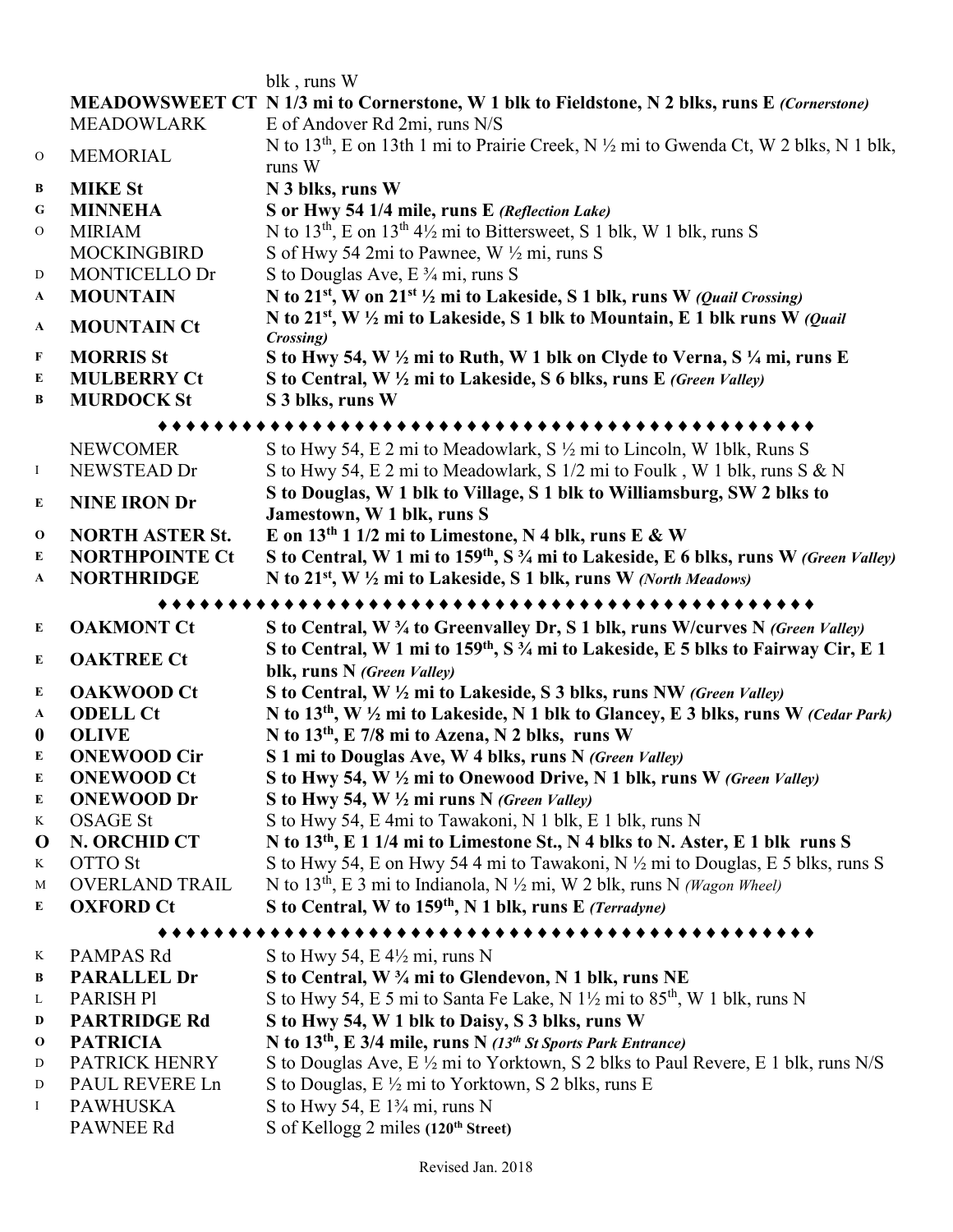| J                  | <b>PATSY</b>                     | S to Central, E 3 <sup>1</sup> / <sub>2</sub> mi, runs S 13th street park                                                                              |
|--------------------|----------------------------------|--------------------------------------------------------------------------------------------------------------------------------------------------------|
| $\mathbf{A}$       | <b>PEAR TREE Ct</b>              | N 1 mi to Allison, W 1/2 mi to Lakeside, N 1 blk to Basswood, W 2 blks, runs S<br>(Caywood)                                                            |
| ${\bf E}$          | <b>PECAN Ct</b>                  | S of Central 2 blks to 2nd Street W 2 blks, runs N (Green Valley)                                                                                      |
| Н                  | <b>PEPPER RIDGE Cir</b>          | S of Hwy 54 1 3/4 mi to Tuscany Dr, W 3 blks, runs S (Tuscany)                                                                                         |
| B                  | <b>PHILLIPS St</b>               | S to Central, W 1/2 mi, runs N                                                                                                                         |
| G                  | PHYLLIS Ln                       | S to Harry, E 1 blk, runs N                                                                                                                            |
| J                  | <b>PINE</b>                      | S to Hwy 54, E 3 mi to Indianola, N 1 blk, E 1 blk, runs N                                                                                             |
| E                  | <b>PINECREST Ct</b>              | S of Central 2 blks to 2 <sup>nd</sup> , W 5 blks, runs S (Green Valley)                                                                               |
| E                  | <b>PINECREST PI</b>              | S of Central 2 blks to 2 <sup>nd</sup> , W 5 blks, runs N (Green Valley)                                                                               |
| <b>36A</b>         | <b>PINE MEADOW Ct</b>            | S to Pawnee, E 1/4 mi to Flint Hills Nat'l Dr, S 2 blks, runs NW (Flint Hills Nat'l)                                                                   |
| $\mathbf{A}$       | <b>PINEVIEW Dr</b>               | N 1¼ mi to Aaron, W 1 blk to Marc, S 1 blk, runs SE/NW                                                                                                 |
| E                  | PING Ct                          | S to Douglas Ave, W 4 blks to Putter Dr, NW 1 blk to Putter Ct, E 1 blk, runs<br>N (Green Valley)                                                      |
|                    |                                  | S to Douglas, W to Village, S 1 blk to Williamsburg, SW 2 blks to Jamestown,                                                                           |
| E                  | <b>PITCHERS Ct</b>               | W 4 blks, runs S (Green Valley)                                                                                                                        |
|                    | PLAZA St.                        | East on Kellogg 1/4 mile, runs South                                                                                                                   |
|                    | PLEASANT VIEW                    | S to Hwy 54, E $1\frac{3}{4}$ mi, runs S                                                                                                               |
| $\rm I$            | PLEASANTVIEW Dr                  | S to Hwy 54, E 1 <sup>3</sup> / <sub>4</sub> mi to Pleasant View, S 1 blk, runs W                                                                      |
| $\bf{I}$           |                                  |                                                                                                                                                        |
|                    | 36A PLUMBTHICKET Ct              | S of Hwy 54 2 miles to 120 <sup>th</sup> , E ¼ mi to Flint Hills Nat'l Dr, S to Flint Hills Nat'l<br>Pkwy, E, runs south (Flint Hills Nat'l)           |
| $\mathbf{A}$       | <b>POINT Cir</b>                 | N to 13 <sup>th</sup> , W 1/2 mi, N on Lakeside 5 blks, runs E                                                                                         |
| $\mathbf{A}$       | <b>POINT Ct</b>                  | N to 13 <sup>th</sup> , W 1/2 mi, N on Lakeside 5 blks, runs W                                                                                         |
| F                  | <b>POINTER Dr</b>                | S to 1 blk S of Hwy 54, runs W                                                                                                                         |
|                    | <b>PONCA</b>                     | S to Hwy 54, E 4 mi to Tawokoni, S to 95 <sup>th</sup> east 1 blk, runs S                                                                              |
| D                  | <b>PORTH Ave</b>                 | S to Central, E 1 blk, runs S                                                                                                                          |
|                    | PRAIRIE CREEK                    | E of Andover Rd 1 mi, (161st) runs N/S No access on Central                                                                                            |
| $\bf{I}$           | PRAIRIE Dr                       | S to Hwy 54, E $1\frac{1}{2}$ mi, runs S                                                                                                               |
|                    | 36A PRAIRIE POINT Cir            | S of Hwy 54 2 3/4 mi to Flint Hills Nat'l Pkwy, E 1 blk, runs S (Flint Hills Nat'l)                                                                    |
|                    | 36A PRAIRIE POINT Ct             | S of Hwy 54 2 <sup>3</sup> / <sub>4</sub> mi to Flint Hills Nat'l Pkwy, E 1 blk to Prairie Point Ct, S 1 blk,<br>runs E (Flint Hills Nat'l)            |
|                    | 36A PRAIRIE POINT Dr             | S of Hwy 54 2 3/4 mi to Flint Hills Nat'l Pkwy, E 2 blk, runs N (Flint Hills Nat'l)                                                                    |
| $\rm ^o$           | PRAIREVIEW Ln                    | N to $21^{st}$ , E on $21^{st}$ to Meadowlark, S $\frac{1}{2}$ mi, runs W                                                                              |
| B                  | <b>PROSPERITY Ln</b>             | S to Central, W 1/4 mi, runs N                                                                                                                         |
| E                  | <b>PUTTER Dr</b>                 | S 1 mile to Douglas Ave, W 4 blks, runs NW/SW                                                                                                          |
| É                  | <b>PUTTER Cir</b>                | S 1 mi to Douglas Ave, W 4 blks to Putter Dr, NW 2 blks, runs W (Green Valley)                                                                         |
|                    | $\mathbf{a}$                     | S to Douglas Ave, W 4 blks to Putter Dr, NW 2 blks, runs W (Green Valley)                                                                              |
| E                  | <b>PUTTER Ct</b>                 | S to Douglas Ave, W 4 blks to Putter Dr, NW 1 blk to Putter Ct, runs E (Green                                                                          |
|                    |                                  | Valley)                                                                                                                                                |
|                    |                                  |                                                                                                                                                        |
| K                  | <b>QUAIL</b>                     | S to Hyw 54, E $4\frac{1}{4}$ mi, runs N                                                                                                               |
| $\mathbf{A}$       | <b>QUAIL CROSSING</b>            | N to $21st$ , W $\frac{3}{4}$ mile, runs S ( <i>Quail Crossing</i> )                                                                                   |
| A                  | <b>QUAIL CROSSING</b><br>$C_{t}$ | N to 21 <sup>st</sup> , W 3/4 mile to Quail Crossing, S 2 blks, runs W (Quail Crossing)                                                                |
| 36<br>$\mathbf{A}$ | <b>QUAIL RIDGE Ct</b>            | S of Pawnee 3/4 mi to Flint Hills Nat'l Pkwy, E 3/4 mi (3 blks past Bluestem Ct),<br>runs W (Flint Hills Nat'l)                                        |
| E                  | <b>QUAIL RUN Ct</b>              | S to Central, W 1 mi to 159 <sup>th</sup> , S <sup>3</sup> / <sub>4</sub> mi to Lakeside, E 4 blks, to Fairway Cir, SE 1<br>blk, runs S (Green Valley) |
|                    |                                  | *************                                                                                                                                          |
| E                  | <b>REDBUD Ct</b>                 | S to Central, W 1 mi to 159 <sup>th</sup> , S <sup>3</sup> / <sub>4</sub> mi to Lakeside, E 4 blks to Fairway, SE 2<br>Revised Jan. 2018               |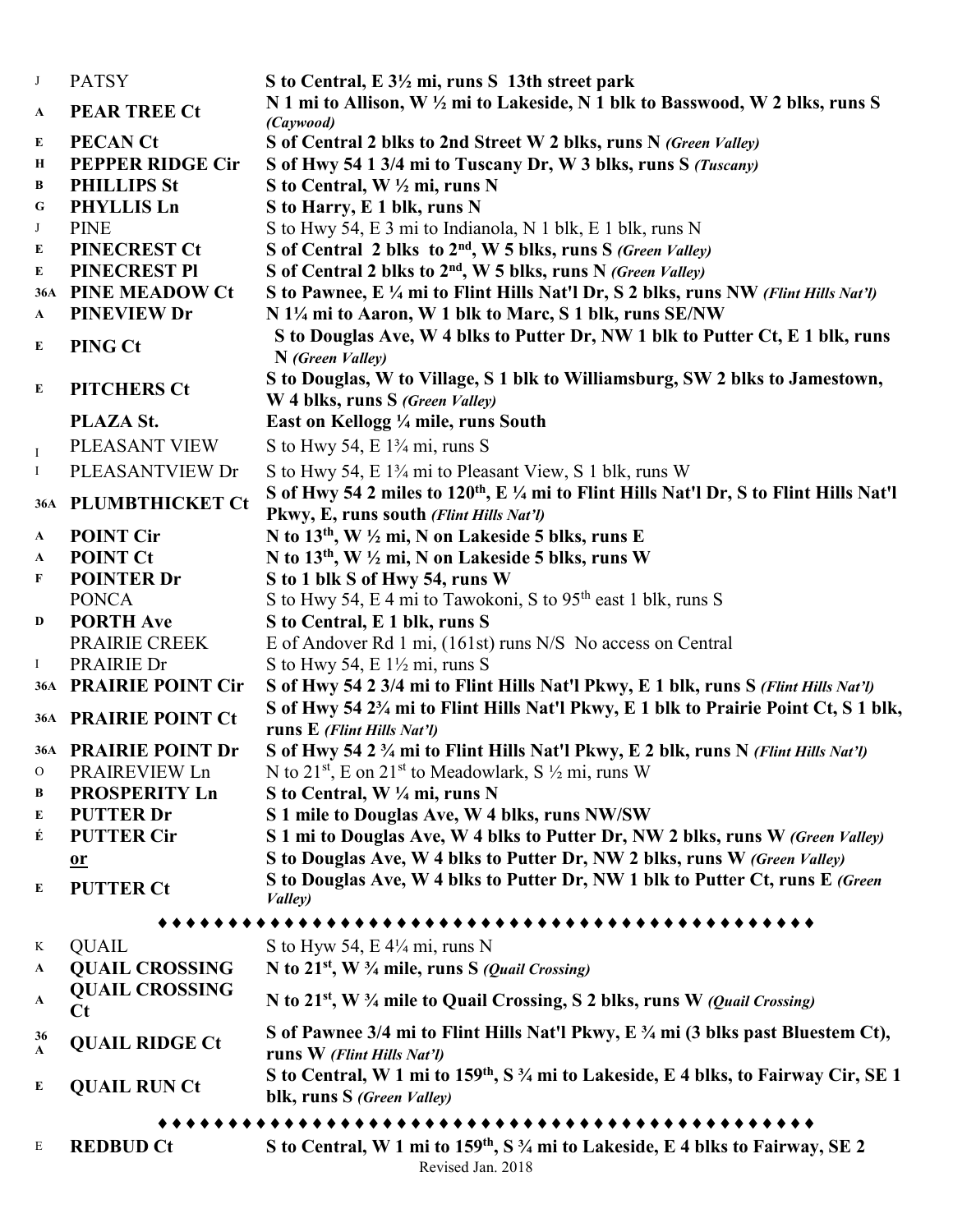|              |                         | blks, runs W (Green Valley)                                                                                                  |
|--------------|-------------------------|------------------------------------------------------------------------------------------------------------------------------|
| ${\bf O}$    | <b>REDSTEM Ct</b>       | N to 13 <sup>th</sup> , E 7/8 mi to Azena, N 3 blks, runs W                                                                  |
| D            | <b>REFLECTION LAKE</b>  | S of Hwy 54 1/3 mile to Minneha, E 2 blks, runs N (Reflection Lake)                                                          |
| A            | <b>REMINGTON Cir</b>    | N to 21 <sup>st</sup> , W $\frac{1}{2}$ mi to Lakeside Dr, S 2 blks to Mountain, W 1 blk, runs S ( <i>Quail</i><br>Crossing) |
| $\mathbf{A}$ | <b>REMINGTON Ct</b>     | N to 21 <sup>st</sup> , W 1/2 mi to Lakeside Dr, S 2 blks to Mountain, W 1 blk to Remington<br>Cir, runs E (Quail Crossing)  |
| A            | <b>RENEE Dr</b>         | N 1 mi to Allison, W 1/2 mi, runs NE                                                                                         |
| D            | <b>RHONDDA Ave</b>      | S to 1/4 mi Central, runs E                                                                                                  |
| E            | <b>RIDGEFIELD Cir</b>   | S to Central, W to Green Valley Dr, S 1blk, W 1 blk, runs S (Green Valley)                                                   |
| $\mathbf{A}$ | <b>RIVERBIRCH Ct</b>    | N 1 mi to Allison, W ½ mi to Lakeside, N 1 blk to Basswood, W 5 blks, runs N<br>(Caywood)                                    |
|              | <b>RIVERVIEW</b>        | S to 1 blk S of Hwy 54 to Cloud, W 1 blk, runs N                                                                             |
| J            | <b>ROBIN</b>            | S to Hwy 54, E 3 mi to Indianola, N 3 blks, E 5 blks, runs N                                                                 |
| A            | <b>ROBIN Ct</b>         | N to 13 <sup>th</sup> , W to Lakeside 1/2 mi, N 2 blks to Gatewood, W 1blk, runs S                                           |
| D            | ROSE Ln                 | S to Hwy 54, E 1 mi to Prairie Creek, N 2 blks, runs W                                                                       |
| $\mathbf C$  | <b>ROSEMONT PI</b>      | S to Central, E 3/4 mi to Lakecrest Dr, N 1 blk, runs E (Crescent Lakes)                                                     |
| J            | <b>RUBY Dr</b>          | S to Hwy 54, E 3 mi to Indianola, N 1 blk, E 4 blks,                                                                         |
| D            | <b>RUDY Ave</b>         | S to Central, E 1/4 mi to Porth, S 1 blk to Farmer, curves N, 1 blk, runs W                                                  |
| A            | <b>RUGER Cir</b>        | N to 21 <sup>st</sup> , W <sup>3</sup> / <sub>4</sub> mi to Quail Crossing, S to Mountain St, 1 blk E, runs N                |
| A            | <b>RUGER Ct</b>         | N to 21 <sup>st</sup> , W <sup>3</sup> / <sub>4</sub> mi to Quail Crossing, S to Mountain St, 1 blk E to Ruger Cir,          |
|              |                         | runs W (Quail Crossing)                                                                                                      |
| $\, {\rm F}$ | <b>RUTH Ave</b>         | S to Hwy 54, W $\frac{1}{2}$ mi, runs S                                                                                      |
|              | <b>RYAN</b>             | N to $\frac{1}{4}$ mi north of 21 <sup>st</sup> , runs E                                                                     |
|              |                         |                                                                                                                              |
| $\mathbf N$  | <b>SADDLE Dr</b>        | N to $21st$ , E 4 <sup>1</sup> / <sub>2</sub> mi, runs S                                                                     |
|              | <b>SANDSTONE</b>        | N of 21st to Cornerstone Pkwy, W to roundabout, runs N                                                                       |
|              | <b>SANDSTONE Ct</b>     | N of 21 <sup>st</sup> to Cornerstone Pkwy, W to Sandstone, N 4blks, runs E                                                   |
| E            | <b>SANDWEDGE Ct</b>     | S to Douglas Ave, W 4 blks to Putter Dr, NW 2 blks, runs SE (Green Valley)                                                   |
|              | <b>SANTA FE LAKE Rd</b> | S to Hwy 54, E 54 5 mi runs $N/S$                                                                                            |
|              | (or)                    | N to $21st$ , E 5 mi, runs N/S                                                                                               |
| $\mathbf{A}$ | <b>SAVAGE Ct</b>        | N to 21 <sup>st</sup> , W to 159 <sup>th</sup> , S to Browning, E 3 blks, runs W (Quail Crossing)                            |
| E            | <b>SECOND St</b>        | S of Central 2 blks S, runs W                                                                                                |
| M            | <b>SETTLER Rd</b>       | N to $21st$ , E 3 $\frac{1}{4}$ mi to Horse Shoe Trail, S 2 blks, runs SW (Wagon Wheel)                                      |
| G            | <b>SHADE Ct.</b>        | S of Hwy 54 1/4 mi to Minneha, E 3 blks to Reflection Lake, NE 2 blks runs S                                                 |
|              | <b>SHADOWROCK DR</b>    | $N\frac{1}{2}$ mi to 13th, W $\frac{1}{2}$ mi, runs N                                                                        |
|              | <b>SHADOWROCK Cir</b>   | N $\frac{1}{2}$ mi to 13th, W $\frac{1}{2}$ mi to Shadowrock Dr $\frac{1}{2}$ mi, runs N                                     |
|              | <b>SHAY Rd</b>          | S to Central, $E \frac{1}{4}$ mi, runs S                                                                                     |
| L            | <b>SHORE</b> Dr         | S to Hwy 54, E 5 mi to Santa Fe Lake, N 1 <sup>3</sup> /4 mi, runs W                                                         |
| Н            | <b>SILVER POINTE Ct</b> | S to Harry, E 3/4 mi to Logan Pass, S 1 blk, runs W (Montana Hills)                                                          |
|              | <b>SILVERDALE St</b>    | N of 21 <sup>st</sup> 1/3 mi to Cornerstone Pky, W 1 blk to Stonegate Cir, S 2 blks, runs N                                  |
|              |                         | (Cornerstone)                                                                                                                |
| $\mathbf{O}$ | SINGLETREE Cir          | N to 13 <sup>th</sup> , E 2 mi to Meadowlark, N $\frac{1}{2}$ mi, runs W                                                     |
| K            | <b>SIOUX St</b>         | S to Hwy 54, E 4 mi to Tawakoni, N $\frac{1}{2}$ mi to 95 <sup>th</sup> , E 2 blks, runs S                                   |
|              | <b>SLATE</b>            | N of 21 <sup>st</sup> 1/3 mile to Cornerstone Pkwy, W to Fieldstone turns into Slate                                         |
| $\mathbf C$  | <b>SOMERSET Ct</b>      | S to Central, E 1/4 mi to Woodstone Dr, NE 4 blks, runs N (Crescent Lakes)                                                   |
| M            | <b>SPOKE</b>            | N to $21^{st}$ , E $3\frac{1}{4}$ mi to Horseshoe Trail, S $\frac{1}{4}$ mi to Frontier Trail, E 1 blk                       |
| $\mathbf{o}$ | <b>SPRINGBROOK St.</b>  | N 3/4 mi past 13 <sup>th</sup> to Aaron, E 2 blks, runs N                                                                    |
| M            | <b>SPUR</b>             | N to 21 <sup>st</sup> , E 31/4 mi to Horseshoe Trail, S 1/4 mi to Frontier Trail, E 1 blk, S 2 blks                          |
| G            | <b>STANTON Rd</b>       | S of Hwy 54 $\frac{1}{2}$ mi S, runs E                                                                                       |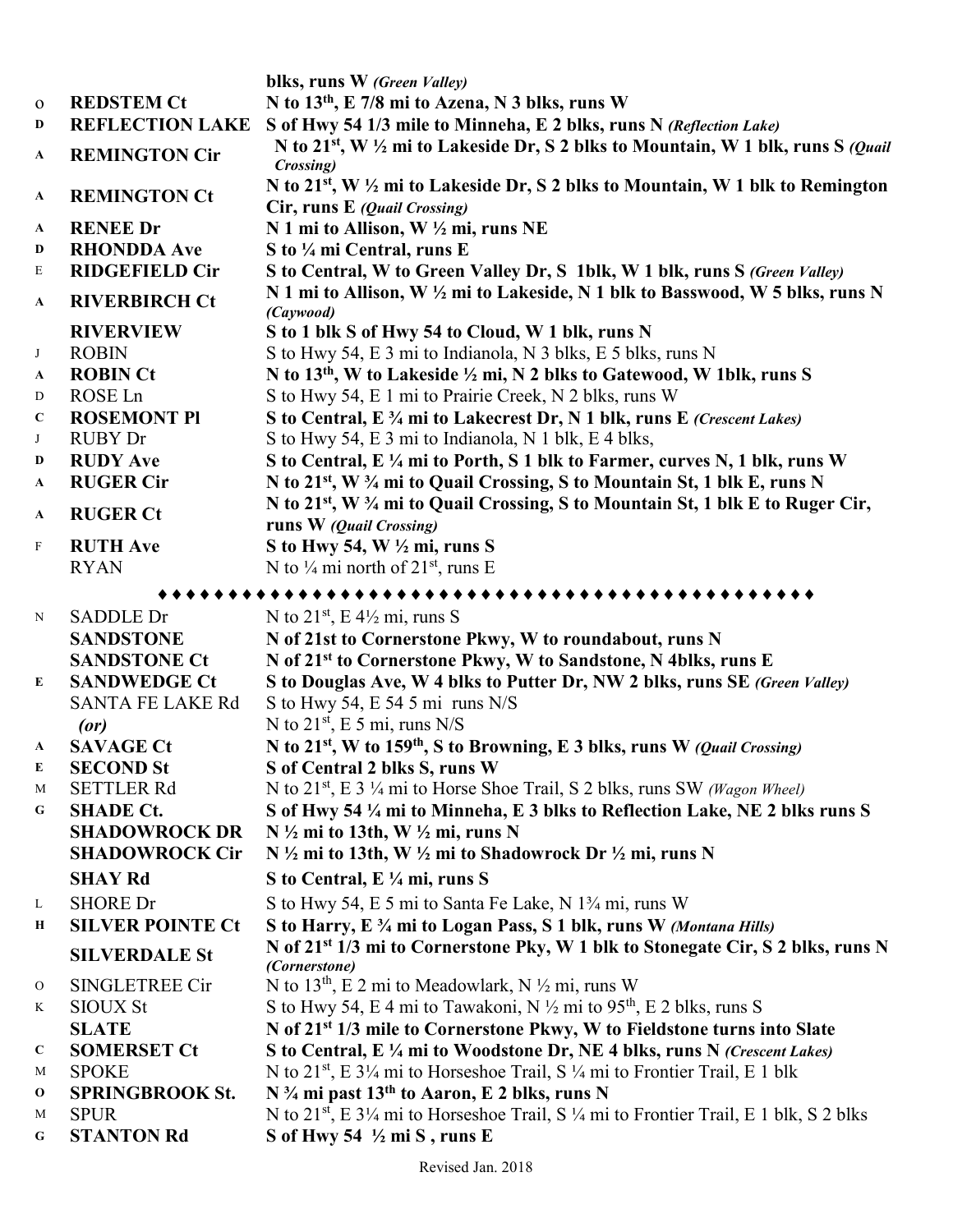| $\mathbf D$  | <b>STEPHANIE</b>       | S of Central 1/4 mi to Rhondda, E 5 blks, runs S                                                                                                   |
|--------------|------------------------|----------------------------------------------------------------------------------------------------------------------------------------------------|
| J            | <b>STEVEN Rd</b>       | S to Central, E 3 2/3mi, runs S                                                                                                                    |
| $\mathbf C$  | <b>STONETREE PI</b>    | S to Central, E 1/4 mi to Woodstone Dr, NE 3 blks, runs S (Crescent Lakes)                                                                         |
| ${\bf N}$    | <b>STONEGAP Rd</b>     | N to $21^{st}$ , E 4 3/4mi, runs N                                                                                                                 |
|              | <b>STONEGATE Cir</b>   | N to 21 <sup>st</sup> , W 1/3 mi to Cornerstone Pky, N 1 blk, runs W (Cornerstone)                                                                 |
| G            | <b>STONEWOOD</b>       | S of Hwy 54 1/3 mi to Minneha E 3 blks, runs S (Reflection Lake)                                                                                   |
| A            | <b>SUGARBERRY Ct</b>   | N 1 mi Allison, W 1/2 mi to Lakeside, N 1 blk to Basswood, W 7 blks, runs S<br>(Caywood)                                                           |
| $\mathbf A$  | <b>SUMAC</b>           | N 1 mi to Allison, W 1/2 mi to Lakeside, N 4 blks, runs W (Caywood)                                                                                |
| D            | <b>SUNFLOWER Ln</b>    | S Central to 3/4 mile to Willowbrook, E 2 blks, runs S                                                                                             |
| E            | <b>SUNNYSLOPE Ct N</b> | S to Central, W 1/4 mi to Lioba, S 1 blk to 3rd, W 4 blks, runs N                                                                                  |
| E            | <b>SUNNYSLOPE Ct S</b> | S to Central, W 1/4 mi to Lioba, S 1 blk to 3rd, W 4 blks, runs S                                                                                  |
| М            | <b>SUNRISE</b>         | N to $21^{st}$ , E to Indianola, S to $75^{th}$ , E to Overland Trail, runs E (Wagon Wheel)                                                        |
| D            | <b>SUNSET Dr</b>       | S to 3/4 mi S of Central to Willowbrook, E 3 blks, runs N                                                                                          |
|              |                        | S of Hwy 54 1/3 mile to Minneha, E 1 blk, runs S and makes a complete circle                                                                       |
| G            | <b>SUNSET Cir</b>      | (Reflection Lake)                                                                                                                                  |
| $\mathbf D$  | <b>SUSAN</b>           | S of Central 1/4 mi to Rhondda, E 3 blks, runs S                                                                                                   |
| E            | <b>SWEET GUM Ct</b>    | S to Central, W 1 mi to 159 <sup>th</sup> , S <sup>3</sup> / <sub>4</sub> mi to Lakeside, E 4 blks to Fairway, SE 3<br>blks, runs E (Green Valley) |
|              |                        |                                                                                                                                                    |
|              | <b>TAWAKONI</b>        | 4 mi E of Andover Rd, runs N/S                                                                                                                     |
| D            | <b>TENTH St</b>        | N 1 blk, runs W                                                                                                                                    |
| $\bf{0}$     | <b>TEAK Ct</b>         | E on $13th 1 \frac{1}{2}$ mi to Limestone, N 3blks, runs W                                                                                         |
| B            | <b>TERRADYNE</b>       | S to Central, W 1 mi to 159 <sup>th</sup> (County Line), N 1/3 mi, runs E                                                                          |
|              |                        | S to Central, W 1 mi to 159 <sup>th</sup> (County Line), N 1/3 mi to Terradyne, E 4 blks,                                                          |
| B            | <b>TERRADYNE Cir</b>   | runs NE                                                                                                                                            |
|              |                        | S to Central, W 1 mi to 159 <sup>th</sup> (County Line), N 1/3 mi to Terradyne, E 2 blks,                                                          |
| $\bf{B}$     | <b>TERRADYNE Ct</b>    | runs S                                                                                                                                             |
|              | <b>TERRADYNE DRW</b>   | S to Central, W 1 mi to 159 <sup>th</sup> (County Line), N 1/3 mi runs E                                                                           |
|              | <b>TERRADYNE PI</b>    | S to Central, W 1 mi to 159 <sup>th</sup> (County Line), N 1/3 mi to Terradyne, E 3 blks,                                                          |
| B            |                        | runs S                                                                                                                                             |
| $\mathbf{A}$ | <b>TERRY Ln</b>        | N 1 mi to Allison, W 1/4 mi, runs N (North Meadows)                                                                                                |
| E            | <b>THIRD St</b>        | S of Central 1 blk, runs W                                                                                                                         |
|              | <b>THIRTEENTH St</b>   | $S\frac{1}{2}$ mi, runs $E/W$                                                                                                                      |
| D            | <b>THOMAS Ln</b>       | S of Central 3/4 mi to Madison, E 5 blks, runs N                                                                                                   |
| E            | <b>THREEWOOD Ct</b>    | S to Hwy 54, W 1/2 mi to Onewood Drive, N 2 blks, runs W (Green Valley)                                                                            |
| 36           | <b>TIFFANY Terr</b>    | S to $130^{th}$ E $\frac{1}{4}$ mile, runs S                                                                                                       |
| Н            | <b>TIMBER FALLS Ct</b> | S to Harry, E 3/4 mi to Logan Pass, S 2 blks, runs E (Montana Hills)                                                                               |
| $\bf{I}$     | <b>TOWER Ln</b>        | S to Hwy 54, E 2 mi to Meadowlark, S 1/4 mi to Locine, E 2 blks, S 1 blk, runs E                                                                   |
|              | <b>TRAVERTINE St</b>   | N of 21 <sup>st</sup> to Cornerstone, W to Sandstone, N 6blks to Bluestone, N 1blk runs W                                                          |
|              | TUMBLEWEED             | N to $21^{st}$ , E $3\frac{1}{4}$ mi, runs N                                                                                                       |
| K            | <b>TURNER</b>          | S to Hwy 54, E 4 mi to Tawakoni, N 1/2 mi to 95 <sup>th</sup> , E 6 blks, runs S                                                                   |
|              | <b>TURNPIKE</b>        | N to $21^{st}$ , E $1\frac{1}{2}$ mi, runs N/S                                                                                                     |
| B            | <b>TURNPIKE Dr</b>     | N to 13 <sup>th</sup> , W 2 blks, runs SW                                                                                                          |
| Н            | <b>TUSCANY Dr</b>      | S of Harry 3/4 mile, runs W                                                                                                                        |
|              | (0r)                   | S on Pawnee, W $\frac{1}{2}$ mi to Vintage Dr, N 1 Blk, runs E <i>(Tuscany)</i>                                                                    |
| Н            | <b>TUSCANY Cir</b>     | S of Harry 3/4 mile to Tuscany Dr, W 1 blk, runs N (Tuscany)                                                                                       |
| Н            | <b>TUSCANY PI</b>      | S of Harry 3/4 mile to Tuscany Dr, W 2 blks, runs N (Tuscany)                                                                                      |
|              | <b>TWENTY-FIRST St</b> | $N$ 2 mi, runs E & W                                                                                                                               |
|              |                        |                                                                                                                                                    |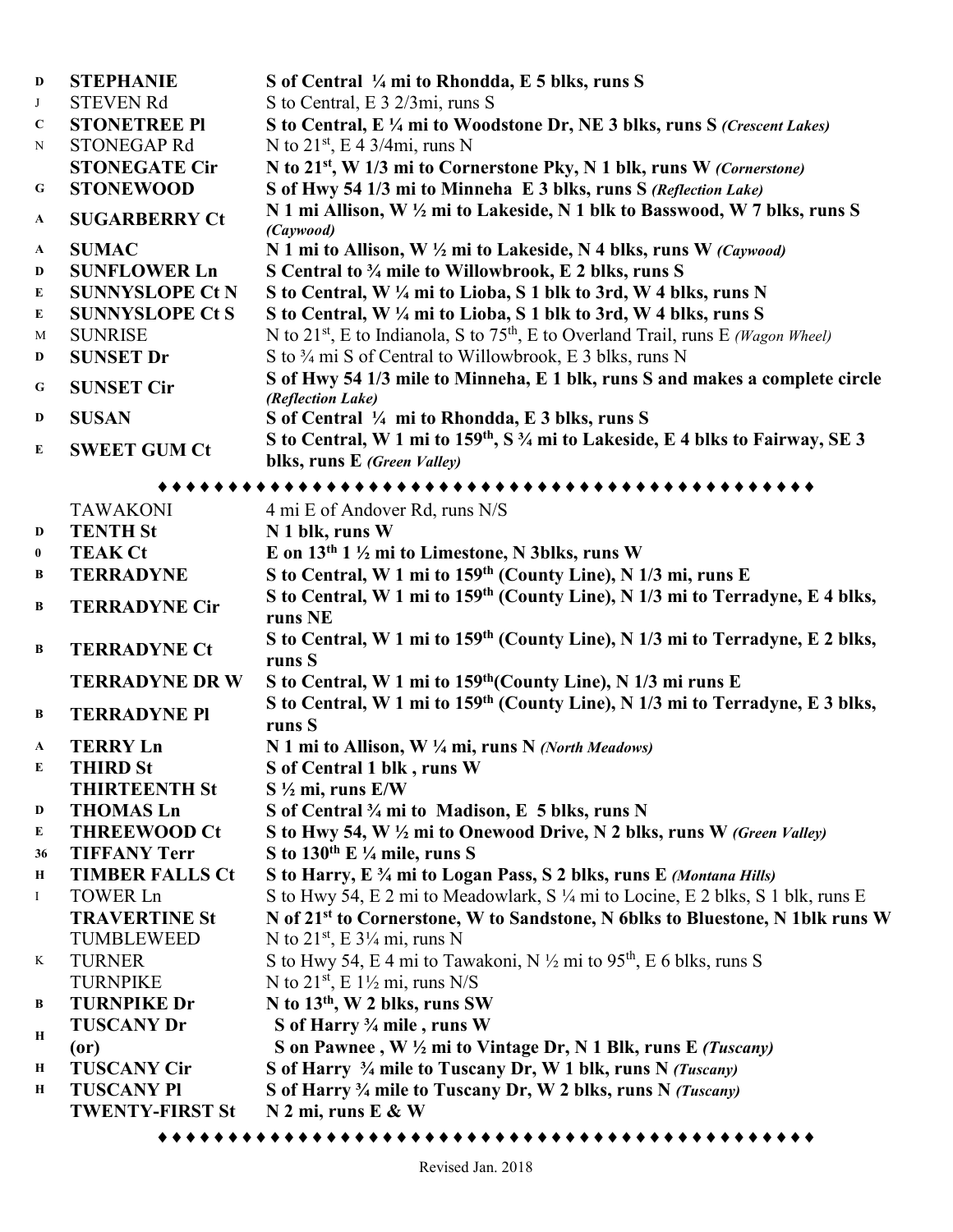| H            | <b>VAIL DR</b>       | S to Harry, 1/2 mile E to Aspen Creek, S 2 blks, runs W (Aspen Creek)                                       |
|--------------|----------------------|-------------------------------------------------------------------------------------------------------------|
| $\mathbf{A}$ | <b>VALLEY Ct</b>     | N to 13 <sup>th</sup> , W 1/2 mi to Lakeside, N 2 blks to Gatewood, W 2 blks, runs S                        |
| E            | <b>VALLEYVIEW Ct</b> | S to Central, W 1/4 mi to Lioba, S 1 blk to 3rd, W 1 blk, runs S                                            |
| $\mathbf 0$  | <b>VERNA St</b>      | S to Hwy 54, W $\frac{1}{2}$ mi to Ruth, S 1 blk, W 1 blk                                                   |
| $\Omega$     | <b>VIOLET Ct</b>     | E on 13 <sup>th 1</sup> / <sub>4</sub> mile past Prairie Creek to Aster, N 2 blks. runs W                   |
| H            | <b>VERONA Ct</b>     | S to 2 mi S of Hwy 54, W on 120 <sup>th 1/2</sup> mi to Vintage Dr, N 1 blk, runs W<br>(Winchester Estates) |
| E            | <b>VILLAGE Ct</b>    | S 1 mi to Douglas, W 1 blk to Village Rd, S 3 blks, runs W                                                  |
| E            | <b>VILLAGE Rd</b>    | S 1 mi to Douglas, W 1 blk, runs S (Andover Village)                                                        |
| H            | <b>VINTAGE Dr</b>    | S to Pawnee W $\frac{1}{2}$ mi, runs N (Winchester Estates)                                                 |
| B            | <b>VIRGINIA St</b>   | S 4 blks, runs W                                                                                            |

#### ♦♦♦♦♦♦♦♦♦♦♦♦♦♦♦♦♦♦♦♦♦♦♦♦♦♦♦♦♦♦♦♦♦♦♦♦♦♦♦♦♦♦♦♦♦♦♦

| AO          | <b>WAGGONER St</b>     | N to 1 blk N of $13th$ , runs E/W                                                                           |  |
|-------------|------------------------|-------------------------------------------------------------------------------------------------------------|--|
| M           | <b>WAGON WHEEL</b>     | N to 21 <sup>st</sup> , E 3 mi to Indianola, S to 75th, E to Frontier Trail, NE 1 blk (Wagon Wheel)         |  |
| E           | <b>WALNUT Ct</b>       | S to Central, W 1/2 mi to Lakeside, S 1/2 mi, runs S                                                        |  |
| $\mathbf C$ | <b>WATERVIEW Dr</b>    | E on Central 3/4 mi to Lake Crest, N 3blks to Woodstone, N 1blk                                             |  |
|             | <b>WATERVIEW PL</b>    |                                                                                                             |  |
| Н           | <b>WATERFORD Cir</b>   | S 3 <sup>1</sup> / <sub>4</sub> mi to Tuscany Dr, W 1 blk to Waterford Ct, S 1 blk, runs E (Tuscany)        |  |
| $\bf H$     | <b>WATERFORD Ct</b>    | S 3 1/4 mi to Tuscany Dr, W 1 blk runs S (Tuscany)                                                          |  |
| $\mathbf C$ | <b>WESCHESTER Dr</b>   | S 2 blks to Crescent Lakes, E 1 blk, runs S (Crescent Lakes)                                                |  |
| $\mathbf C$ | <b>WESCHESTER PI</b>   | S 2 blks to Crescent Lakes, E 1 blk, runs W (Crescent Lakes)                                                |  |
|             | <b>WEST</b>            | N to Lafayette, W to West, runs S                                                                           |  |
| G           | <b>WESTVIEW Cir</b>    | S of Hwy 54 $\frac{1}{2}$ mile to Minneha, E 1 blk, runs N and makes a complete circle<br>(Reflection Lake) |  |
| D           | <b>WESTVIEW Rd</b>     | S 1 mi to Douglas, E 1 blk, runs S                                                                          |  |
|             | <b>WHITE</b>           | N $\frac{1}{4}$ mi of 21 <sup>st</sup> to Ryan, E on Ryan, runs N                                           |  |
| E           | <b>WILLIAMSBURG</b>    | S 1 mi to Douglas, W 1 blk to Village, S 1 blk (Andover Village)                                            |  |
| E           | <b>WILLIAMSBURG Ct</b> | S 1 mi to Douglas, W 1 blk to Village, S 1 blk, W 1 blk                                                     |  |
| D           | WILLIAMSBURG Rd        | S 1 mi to Douglas, E ½mi to Yorktown, S 1 blk to Betsy Ross, E 1 blk, runs N                                |  |
| E           | <b>WILLOWBROOK St</b>  | $S$ 1 $\frac{1}{4}$ mi, runs E                                                                              |  |
|             | <b>WILLOW Rd</b>       | S 1 blk, runs W                                                                                             |  |
| B           | (0r)                   | S to Central, W 1/2 mi to Lakeside, N 4 blks, runs E                                                        |  |
| L           | WINDY KNOLL Rd         | S to Central, E $3\frac{1}{2}$ mi, runs S                                                                   |  |
| A           | <b>WOLFBERRY Ct</b>    | N 1 mi to Allison, W 1/2 mi to Lakeside, N 4 blks to Sumac, W 1 blk, runs S                                 |  |
| D           | <b>WOODS Ave</b>       | S to Central, E 1 blk to Porth, S 3 blks, runs E                                                            |  |
| $\mathbf C$ | <b>WOODSTONE Cir</b>   | S to Central, E 1/4 mi to Woodstone Dr, NE 1 blk, runs E (Crescent Lakes)                                   |  |
| $\mathbf C$ | <b>WOODSTONE Ct</b>    | S to Central, E 1/4 mi to Woodstone Dr, N 1 blk, runs E (Crescent Lakes)                                    |  |
| $\mathbf C$ | <b>WOODSTONE Dr</b>    | S 2 blks to Crescent Lakes Dr, E 6 blks, runs N & S, (Crescent Lakes)                                       |  |
| $\mathbf C$ | <b>WOODSTONE PI</b>    | S to Central, E 1/4 mi to Woodstone Dr, N 1 blk, runs W (Crescent Lakes)                                    |  |
| $\mathbf C$ | <b>WORTHINGTON PI</b>  | S 1/4 mi to Crescent Lakes Dr, E 1 blk to Winchester Dr, S 4 blks, runs S<br>(Crescent Lakes)               |  |
| F           | <b>WREN FIELD Dr</b>   | S to Hwy 54, W 1 mi to 159 <sup>th</sup> St S 1/4 mile, runs E (Cottonwood Point)                           |  |
|             |                        |                                                                                                             |  |
|             | <b>YMCA Drive</b>      | S to US Hwy 54, E 1/2 mi, runs S                                                                            |  |
| D           | <b>YORKTOWN</b>        | S to Hwy 54, E $\frac{1}{4}$ mile, runs N & S                                                               |  |
| D           | or YORKTOWN            | S 1 mi to Douglas, E 1/2 mi, runs S                                                                         |  |
|             |                        |                                                                                                             |  |
| E           | $1st$ St               | S of Central 3 blks, runs W                                                                                 |  |
| E           | $2nd$ St               | S of Central 2 blks, runs W                                                                                 |  |

**<sup>E</sup> 3rd St S of Central 1 blk , runs W**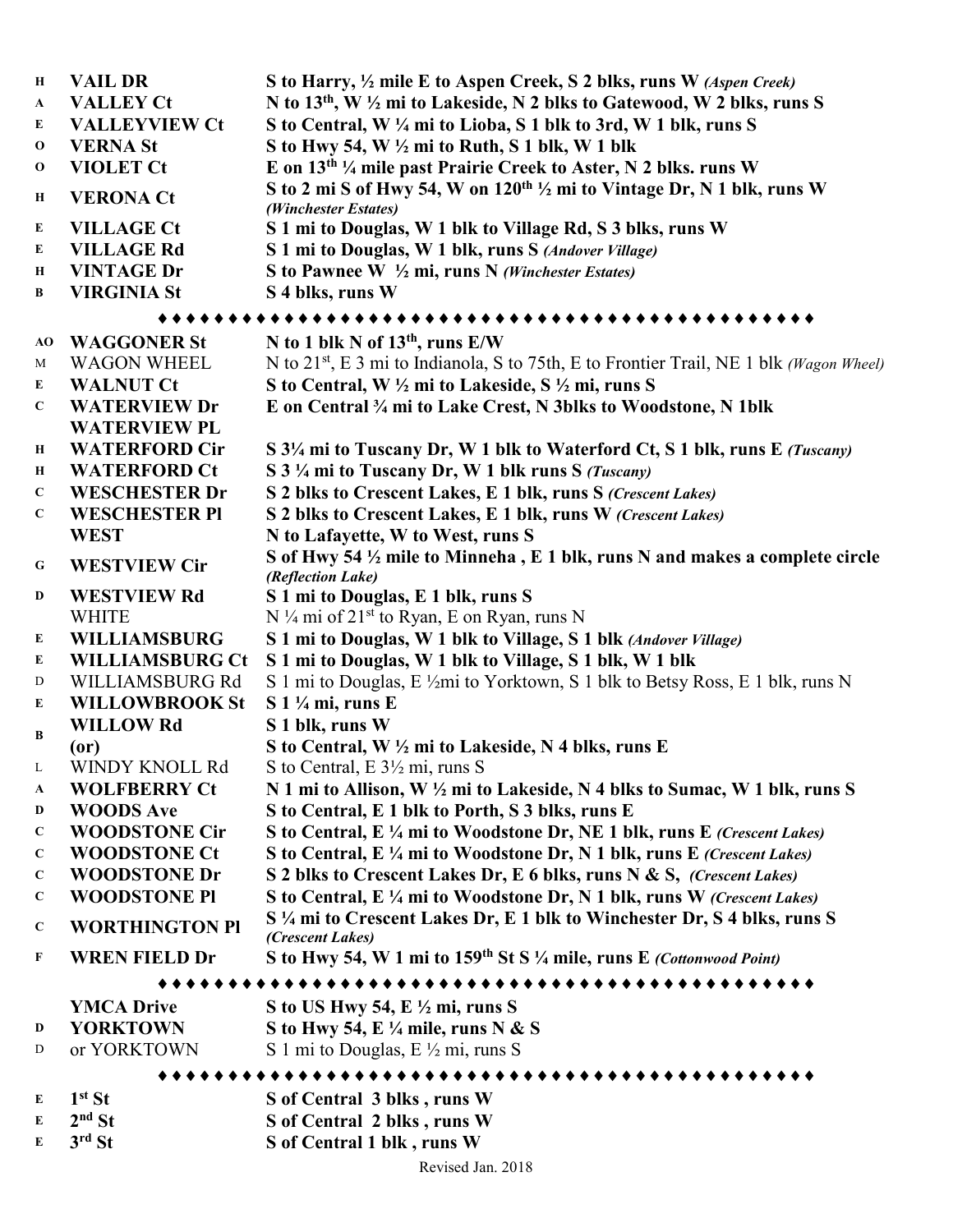| B           | 8 <sup>th</sup> St       | S 2 blks, runs W                                                                                          |
|-------------|--------------------------|-----------------------------------------------------------------------------------------------------------|
| B           | $10th$ St                | N 1 blk, runs W                                                                                           |
|             | $13th$ St                | $N \frac{1}{2}$ mi, runs E/W - (80 <sup>th</sup> St)                                                      |
| $\bf{B}$    | 18th FAIRWAY             | S to Central, W 1 mi to 159 <sup>th</sup> , N 1/3 mi to Terradyne, E 1 blk, runs S (Terradyne)            |
|             | $21^{st}$ St             | N $1\frac{1}{2}$ mi, runs E/W (70 <sup>th</sup> St)                                                       |
|             | $29th$ St                | N $2\frac{1}{2}$ mi, runs E/W (60 <sup>th</sup> St)                                                       |
|             | $60^{\text{th}}$ St      | N $2\frac{1}{2}$ mi, runs E/W ( $29th$ St)                                                                |
| ${\bf N}$   | $64^{\text{th}}$ St      | N to $21^{st}$ , E 5 mi, N $\frac{3}{4}$ mi, runs W                                                       |
| N           | $65^{th}$ St             | N to $21^{st}$ , E 5 mi, N $\frac{1}{2}$ mi, runs W                                                       |
|             | $70^{th}$ St             | N 1½ mi, runs E/W, $(21^{st}$ St)                                                                         |
|             | $75th$ St                | N to 13 <sup>th</sup> , E 3 mi to Indianola, N $\frac{1}{2}$ mi, runs E ( <i>Wagon Wheel</i> )            |
| $\mathbf L$ | (or)                     | N to 21 <sup>st</sup> , E 4 <sup>1/2</sup> mi to Church, S <sup>1/2</sup> mi, runs E                      |
| $\mathbf L$ | $79th$ St                | N to 21 <sup>st</sup> , E 5 mi to Santa Fe Lake, S 1/2 mi to 75 <sup>th</sup> , W 1 blk, S 1/4 mi, runs E |
| $\mathbf L$ | $79th$ St Terr           | N to 21 <sup>st</sup> , E 5 mi to Santa Fe Lake, S 1/2 mi to 75 <sup>th</sup> , W 1 blk, S 1/4 mi, runs W |
|             | $80th$ St                | N $\frac{1}{2}$ mi, runs E & W (13 <sup>th</sup> St)                                                      |
| M           | $81st$ St                | N to $13th$ , E 4 <sup>1</sup> / <sub>2</sub> mi to Bittersweet, S 1 blk, runs W                          |
|             | $84th$ St                | S to Central, E 3½ mi to Lost Lake, N 3⁄4 mi, runs E                                                      |
| $\mathbf L$ | (or)                     | S to Hwy 54, E 5 mi to Santa Fe Lake, N 1 <sup>3</sup> /4 mi, runs W                                      |
| $\Gamma$    | $85th$ St                | S to Hwy 54, E 5 mi to Santa Fe Lake, N 1 <sup>1</sup> /2 mi, runs W                                      |
| L           | 85 <sup>th</sup> St Terr | S to Hwy 54, E 5 mi to Santa Fe Lake, N 1¼ mi to 86 <sup>th</sup> , W 1 blk, runs N                       |
| $\Gamma$    | $86th$ St                | S to Hwy 54, E 5 mi to Santa Fe Lake, N 1¼ mi, runs W                                                     |
| L           | $86th$ St Terr           | S to Hwy 54, E 5 mi to Santa Fe Lake, N $1\frac{1}{4}$ mi to 86 <sup>th</sup> , SW 3 blks, runs W         |
| L           | $87th$ St                | S to Hwy 54, E 5 mi to Santa Fe Lake, N 1¼ mi to 86 <sup>th</sup> , SW 4 blks, runs W                     |
|             | $90^{th}$ St             | $S \frac{1}{2}$ mi, runs E (Central)                                                                      |
| K           | $90th$ St Terr           | S to Central, E 31/4 mi to Patsy, S 1 blk, runs E                                                         |
| $\rm K$     | $91st$ St                | S to Central, E 31/4 mi to Patsy, S 1 blk, runs E                                                         |
| $\bf J$     | $91st$ St Terr           | S to Central, E 3 mi to Indianola, S 1 blk, runs E                                                        |
| $_{\rm J}$  | 92 <sup>nd</sup> St Terr | S to Central, E 3 mi to Indianola, S 1 blk, E 3 blks, S 1 blk, runs E                                     |
| $\bf J$     | $93rd$ St Terr           | S to Central, E 3 mi to Indianola, S 2 blks, runs E                                                       |
|             | $94^{th}$ St             | S to Central, E 3 mi to Indianola, S 2 blks, E 3 blk, S 1 blk, runs E                                     |
| $_{\rm J}$  | (or)                     | S to Central, E 4 mi to Tawakoni, S 1/2 mi, runs W                                                        |
| $_{\rm J}$  | $94th$ St Terr           | S to Central, E 3 mi to Indianola, S 2 blks, E 3 blks, S 2 blks, runs E                                   |
|             | $95th$ St                | S to Central, E 3 mi to Indianola, S 3 blks, runs E                                                       |
|             | $95th$ St Terr           | S to Central, E 4 mi to Tawakoni, N $\frac{1}{2}$ mi, runs W                                              |
| $_{\rm J}$  | (or)                     | S to Central, E 3 mi to Indianola, S 3 blks, E 3 blks, S 1 blk, runs E                                    |
|             |                          | S to Hwy 54, E 4 mi to Tawakoni, N $\frac{1}{2}$ mi to Douglas, E 3 blks or 6 blks, S 1 blk,              |
| K           | 96 <sup>th</sup> St Terr | runs E                                                                                                    |
| $\bf J$     | $97th$ St                | S to Hwy 54, E 3 mi to Indianola, N 2 blks, runs E                                                        |
|             | $97th$ St Terr           | S to Hwy 54, E 3 mi to Indianola, N 1 blk, E 3 blks, N 2 blks, runs E                                     |
| J/K         | (or)                     | S to Hwy 54, E 4 mi to Tawakoni, N 1/4 mi, runs E                                                         |
|             |                          | S to Hwy 54, E 3 mi to Indianola, N 1 blk, E 3 blks, N 1 blk, runs E                                      |
| J/K         | $98th$ St                | S to Hwy 54, E 4 mi to Tawakoni, N 1 blk, E 1 blk, N 2 blks, runs E                                       |
|             |                          | S to Hwy 54, E $4\frac{1}{2}$ mi to Pampas, N 3 blks, runs E/W                                            |
|             |                          | S to Hwy 54, E to Indianola, N 1 blk, runs E                                                              |
| J/K         | 98 <sup>th</sup> St Terr | S to Hwy 54, E 4 mi to Tawakoni, N 1 blk, E 1 blk, N 1 blk, runs E                                        |
|             | (or)                     | S to Hwy 54, E $4\frac{1}{2}$ mi to Pampas, N 2 blks, runs W                                              |
| K           | $99th$ St                | S to Hwy 54, E 4 mi to Tawakoni, N 1 blk, runs E                                                          |
| K           | 99 <sup>st</sup> St Terr | S to Hwy 54, E 4½ mi to Pampas, N 1 blk, runs E/W                                                         |
|             | $100^{\text{th}}$ St     | South - Same as Hwy 54 and 54/96 Highway and Kellogg, runs E/W                                            |
|             | $102nd$ St               | S to Hwy 54, E 4 mi to Tawakoni, S 2 blks, runs W                                                         |
|             |                          |                                                                                                           |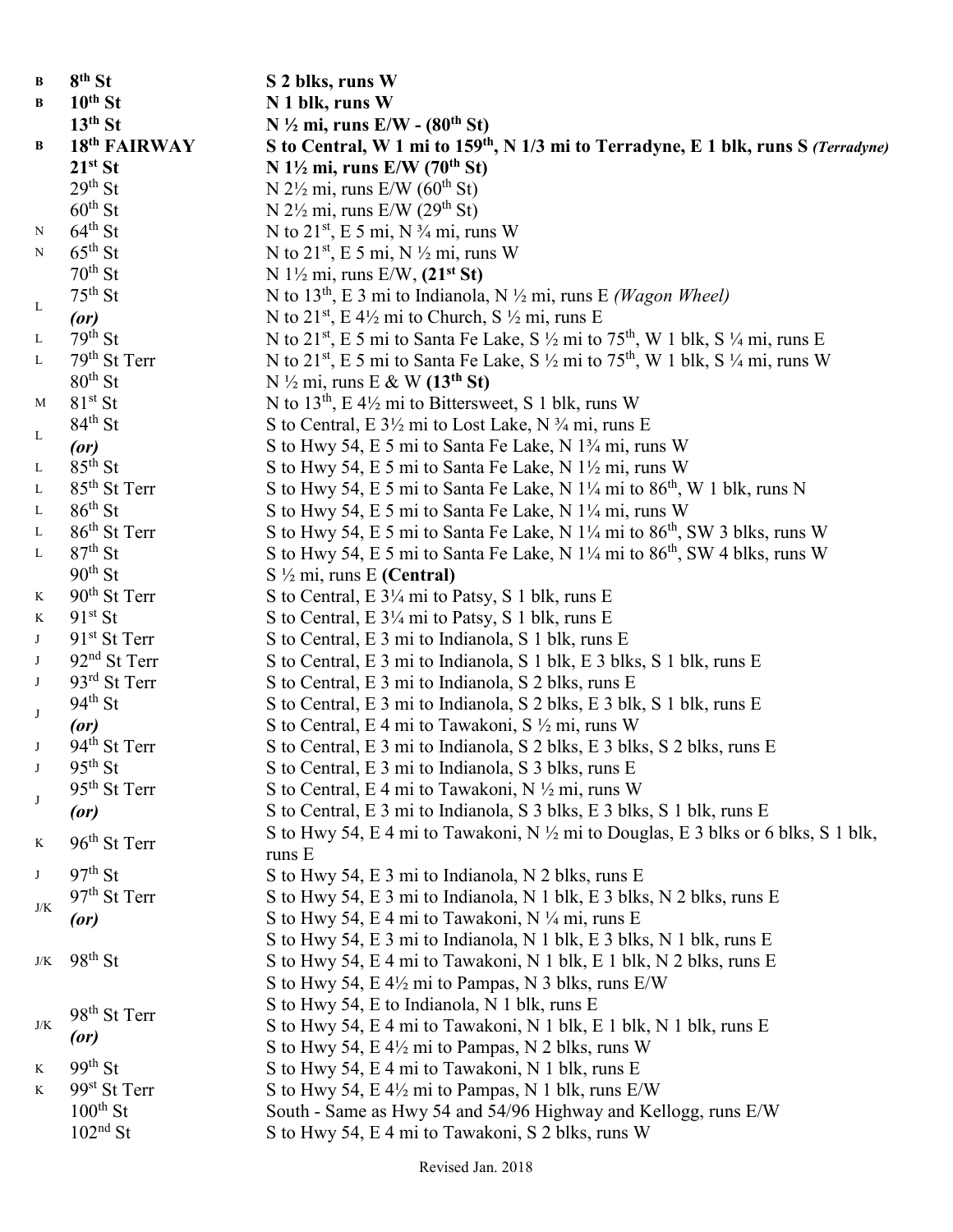|    | $104^{\text{th}}$ St      | S to Hwy 54, E 4 mi to Tawakoni, S 3 blks, runs W                                              |
|----|---------------------------|------------------------------------------------------------------------------------------------|
| K  | $104^{\text{th}}$ St Terr | S to Hwy 54, E 5 mi to Santa Fe Lake Rd, S 1/4 mi, runs W                                      |
|    | $106^{\text{th}}$ St Terr | S to Hwy 54, E 4 mi to Tawakoni, S $\frac{1}{2}$ mi, runs E                                    |
|    | $110^{th}$ St             | S 2 $\frac{1}{2}$ mi runs E/W (Harry)                                                          |
|    | $120th$ St                | S of Hwy 54 2 miles, runs E/W (Pawnee)                                                         |
| 36 | $130th$ St                | S of Hwy 54 3 miles, runs E/W                                                                  |
| 36 | $131st$ St                | S of Hwy 54 3 miles to 130 <sup>th</sup> , E $\frac{1}{4}$ mile to Tiffany Terr, S 1blk runs E |
| 36 | $131st$ Terr              | S of Hwy 54 3 miles to $130^{th}$ , E $\frac{1}{4}$ mile to Tiffany Terr, S 2blks, runs W      |
| 36 | $134th$ St                | S of Hwy 54 3 1/2 miles to Tiffany Terr, E 1blk, runs S                                        |
|    | $159th$ St                | W 1 mi, runs N/S (County Line)                                                                 |
|    | $161st$ St                | E 1 mi, runs N/S (Prairie Creek)                                                               |
|    | $162nd$ St                | E 2 mi, runs N/S (Meadowlark)                                                                  |
|    | $163^{\text{rd}}$ St      | E 3 mi, runs N/S (Indianola)                                                                   |
|    | $164^{\text{th}}$ St      | E 4 mi, runs N/S (Tawakoni)                                                                    |
|    | $165^{\text{th}}$ St      | E 5 mi, runs N/S (Santa Fe Lake Rd)                                                            |
|    |                           |                                                                                                |

#### **TURNPIKE AND US 54 MILE POSTS ON BACK COVER**

#### **TURNPIKE MILE POSTS**

| 54.4 | $159th$ / County Line |  |
|------|-----------------------|--|
|      |                       |  |

- 55.3  $13^{th} / 80^{th}$
- 55.5 Main St
- 55.6 Andover Rd<br>55.9 Railroad
- 55.9 Railroad<br>56.7  $161^{st}$  / Pr.
- 56.7  $161^{st}$  / Prairie Creek<br>57.4  $21^{st}$  /  $70^{th}$
- $21^{st}$  /  $70^{th}$
- 59.2  $162<sup>nd</sup>$  / Indianola
- 59.9 29<sup>th</sup> / 60<sup>th</sup>
- 61.1 165th / Santa Fe Lake Rd
- 61.5 Turn around
- 65.0 Towanda Service
- 67.4 Turn around
- 70.0 El Dorado Toll Plaza

### **HIGHWAY 54 / KELLOGG MILE POST**<br>226 E of 159<sup>th</sup> / County

- 226 E of  $159<sup>th</sup>$  / County Line
- 227 E of  $160^{\text{th}}$  / Andover Rd
- 228 E of  $161<sup>st</sup>$  / Prairie Creek